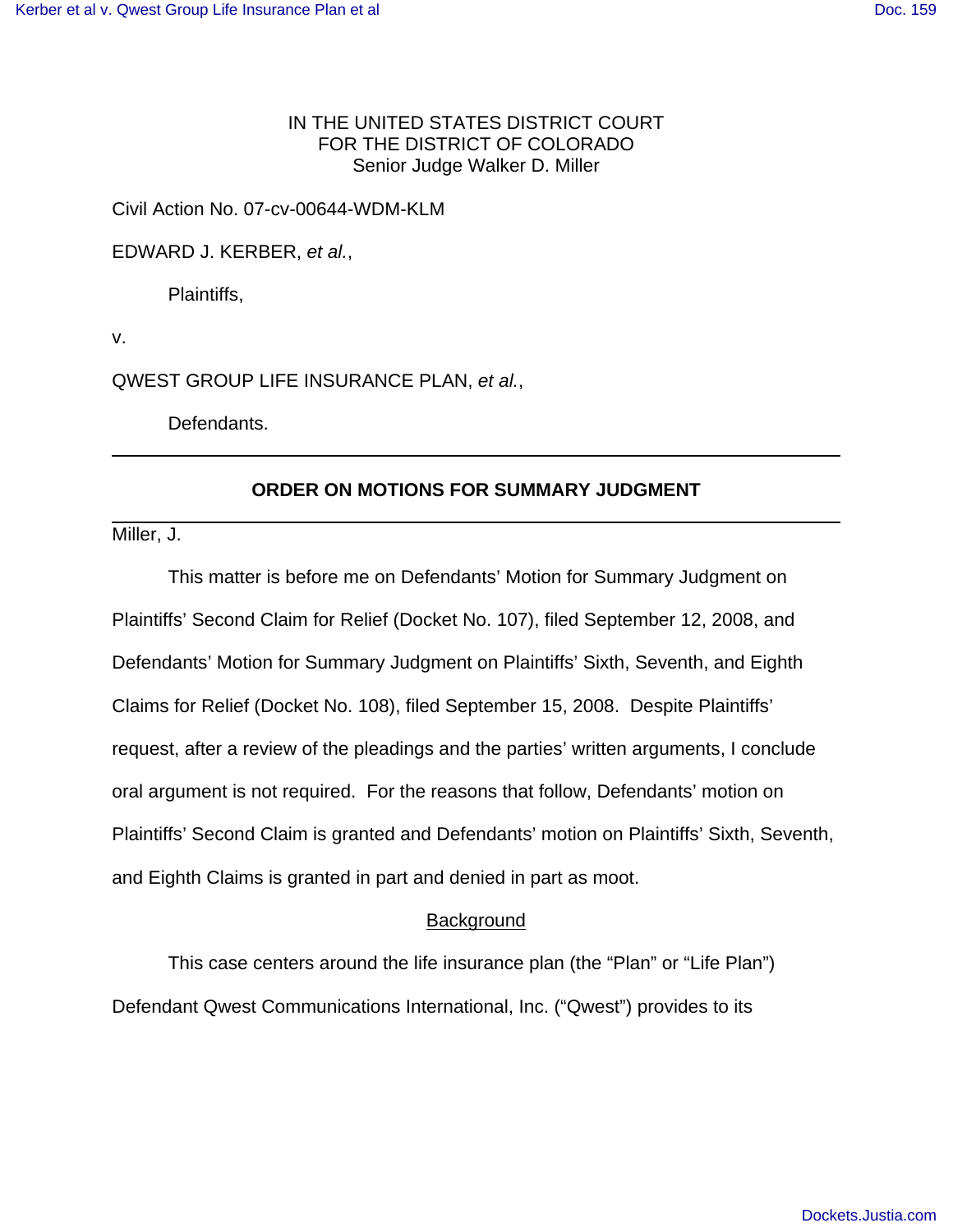employees ("Plan Participants").<sup>1</sup> Initially, the Plan provided that the life insurance benefit amount (the "Life Benefit") for retirees would be that in effect at retirement until a certain age, generally 66, and then it would be reduced over a number of years pursuant to a formula to 50 percent of the benefit amount in effect at retirement.

At various times prior to the Plaintiffs' retirements and prior to any changes in the Life Benefit, Qwest sent Summary Plan Descriptions ("SPDs") and other plan documents to Plan Participants which all stated that Qwest reserved the right to amend the Plan. (*See* Stmt of Undisputed Material Facts in Defs.' Mtn., Docket No. 107 ¶ 4.)<sup>2</sup> The SPD issued in June 1987, which was in effect at the time Sharon Strizich<sup>3</sup> and Plaintiffs Kerber and Phelps retired in February 1990, set forth the reduction formula for the Life Benefit and provided that "[t]he Company intends to continue the Group Life Insurance Benefit Program but reserves the right to terminate or amend it at any time, subject to applicable limitations in the law or any applicable collective bargaining

<sup>&</sup>lt;sup>1</sup> The Plan was previously maintained by U.S. West Communications, Inc. ("US West"). In July 2000, US West merged with Qwest with Qwest as the surviving company. In this Order I will refer to Qwest and/or its predecessors collectively as "Qwest".

 $2$  Although Plaintiffs purport to dispute that various SPDs were issued that contained the reservation of rights clauses (*see* Resp., Docket No. 113 ¶ 4 (disputing Defendants' ¶ 4)), Plaintiffs do not provide any "specific reference to material in the record supporting the denial" as required by Section 6.4 of my PreTrial and Trial Procedures. Rather, Plaintiffs allege that SPDs were not issued to retirees upon their retirement, an issue not contested by Qwest and, as discussed *infra* in this Order, not at issue now.

 $3$  Sharon Strizich's husband is a plaintiff in this action as Sharon's beneficiary under the Life Plan. Sharon was a pre-1991 retiree who retired on February 28, 1990 along with Plaintiffs Kerber and Phelps. She died on March 20, 2007 and Plaintiff Strizich, her named beneficiary, was paid \$10,000 under the reduced Life Plan.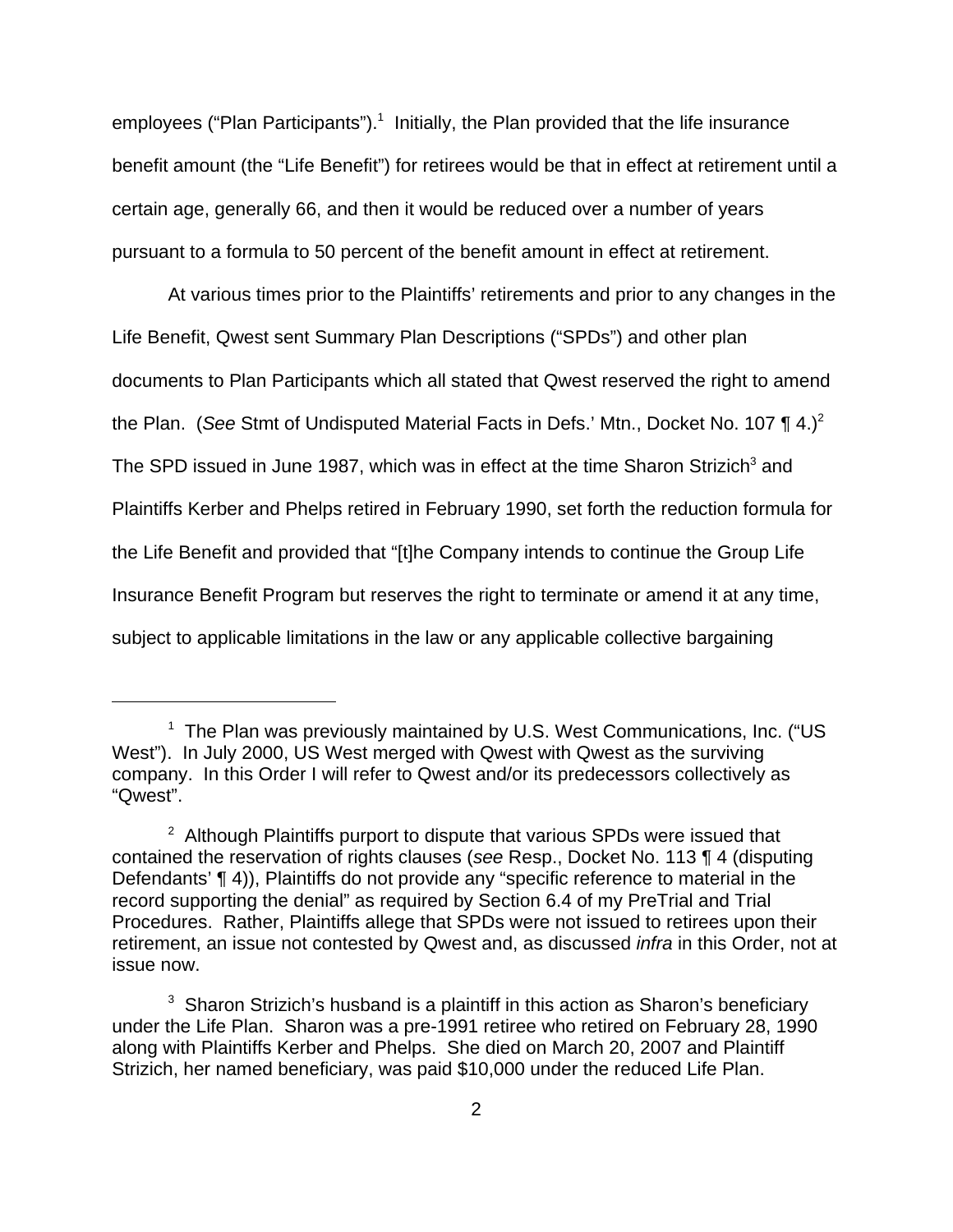agreements." (Docket No. 107-13 at 5.) Additionally, Qwest continued to send periodic SPDs throughout the relevant time frame of this case, including after the Life Plan was altered to reduce the Life Benefit to a flat \$10,000.

In December 1989 Qwest offered an early retirement option to some of its management employees (the "5+5 Option"). Qwest sent a packet of material detailing the 5+5 Option to eligible retirees including a two-page document titled "US West Insurance Plans" (the "Insurance Plan Description"). This document summarized the Life Plan and other insurance benefits that the prospective retirees would be eligible for if they chose to participate in the 5+5 Option. At the top of the page, the Insurance Plan Description stated: "While the plans listed below are the plans currently provided to eligible employees upon retirement, the Company reserves the right to amend or terminate any or all provisions in the future for any reason." (Docket No. 107-30 at 24.) The Insurance Plan Description also set forth the formula for determining the Life Benefit.

In addition to providing the written material on the 5+5 Option, Qwest made available a "Video Conference", which was designed to answer questions about the 5+5 Option. In that Video Conference, the following colloquy took place:

**Moderator:** . . . [T]here is a statement in some of the paperwork that people received in their packets that's raised some questions, and that is the statement that says the company reserves the right to change benefits. There are some people worried about that. Can you speak to that statement?

**Human Resources Director Charlie Kamen:** Sure. That's a typical reservation of rights statement that appears in virtually every employee benefit plan, not just US West benefit plans, but all companies' benefit plans. It is not intended to be divisive, it is not intended to be a below the board type of thing. What it is intended to do though, is it's intended to give the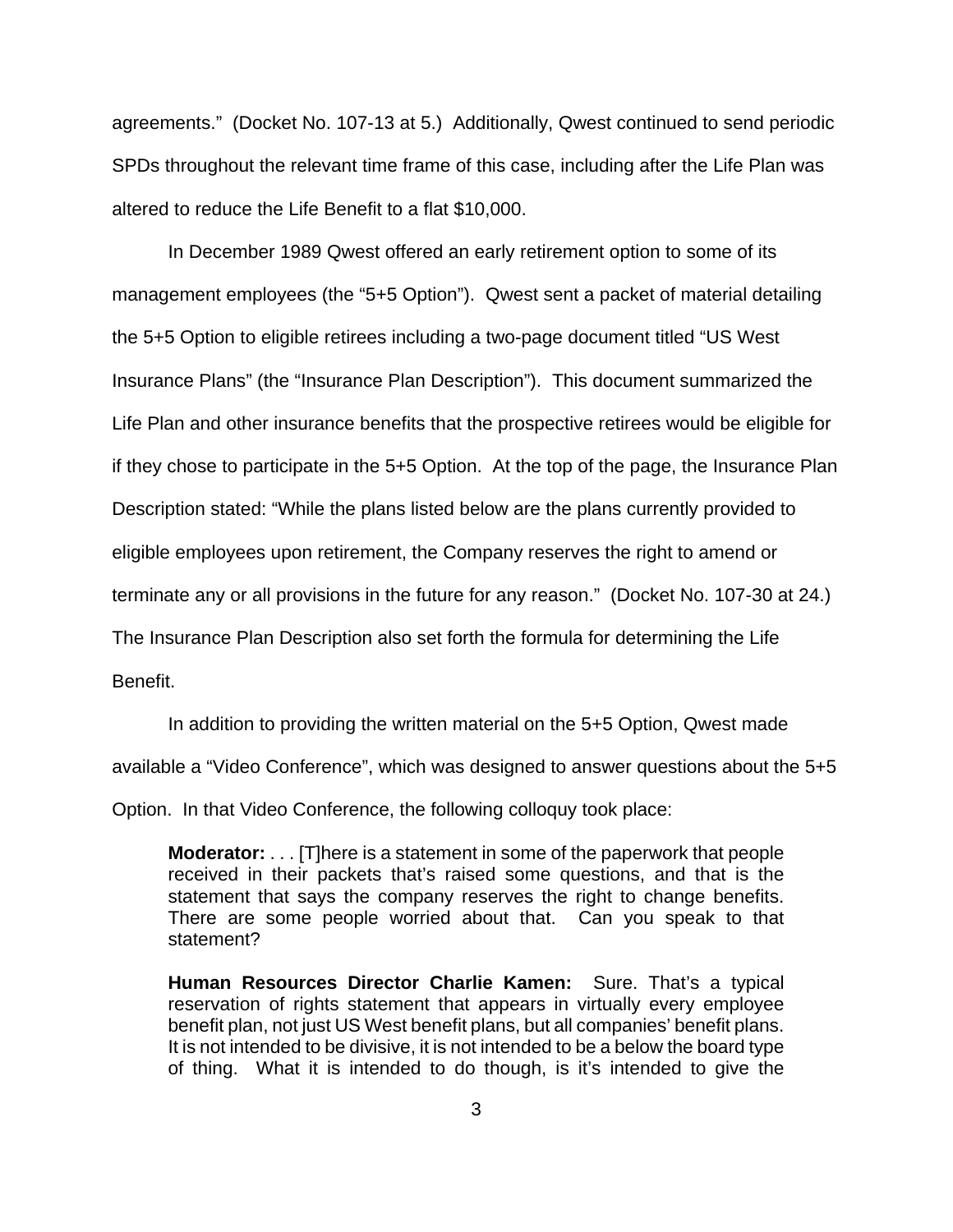company the ability to modify the plans as circumstances and conditions change in the future. It's really intended to make the plans more meaningful and more affordable not only for the employee but for the company.

(*See* Defs.' Mtn, Docket No. 107 ¶ 8; Pls.'s Resp., Docket No. 113 ¶ 8.)

On March 26, 1990, Qwest sent confirmation letters to all employees who had opted to participate in the 5+5 Option (the "5+5 Retirees"). The letters essentially summarized the logistics of receiving the pension checks and some of the other benefits that the 5+5 Retirees would receive. The letter sent to 5+5 Retirees who opted to receive a monthly pension check stated "[t]he death benefit is paid in addition to benefits paid under the Group Life Insurance Program." (Docket No. 107-38 at 2.) The letter sent to 5+5 Retirees who opted to receive a lump sum pension check stated "[y]ou are entitled to the benefits paid under the Group Life Insurance Program." (Docket No.

107-39 at 2.)

In September 1997, an alternative minimum benefit was added to the Plan so that the Life Benefit would reduce according to the formula but in no event below the alternative minimum benefit. The governing documents for the Plan incorporating the change were issued in June 1998 ("1998 Plan Documents"). These documents contain a clause relating to the amendment of the Plan ("Reservation of Rights Clause"). It states as follows:

Amendment. Except to the extent limited by an applicable collective bargaining agreement, the Company reserves the right, in its sole discretion, to amend the Plan at any time, in any manner, including, without limitation, the right to amend the Plan to reduce, change, eliminate, or modify the type or amount of Benefits provided to any class of Participants. Moreover, unless otherwise explicitly provided in a Contract, no amendment shall be made to the Plan without the consent of the Company. Any such amendment of the Plan shall be effective on such date as the Plan Sponsor may determine; provided, however, that no amendment shall reduce the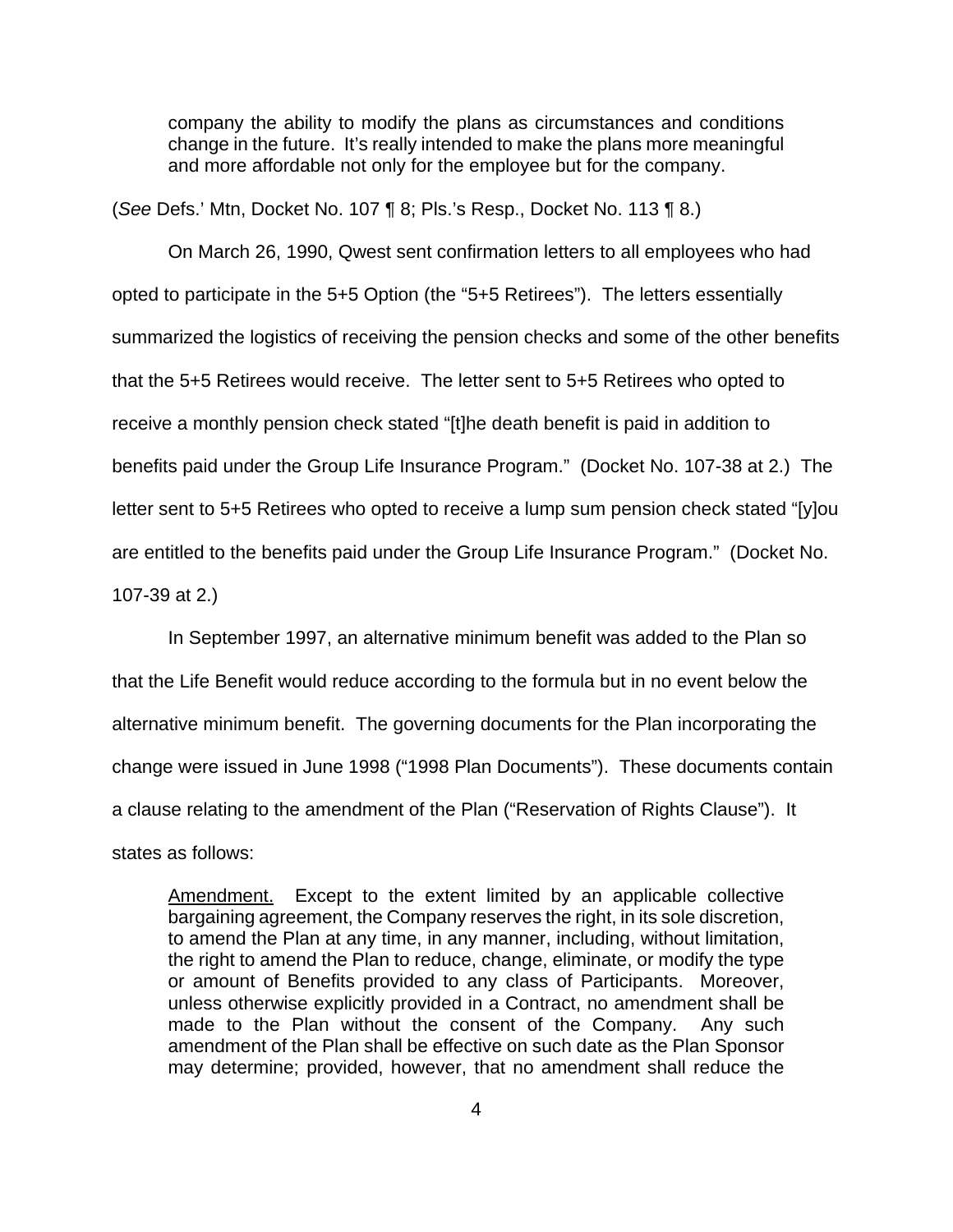benefits of any Participant with respect to a loss incurred prior to the date such amendment is adopted. $4$ 

Subsequently, in October 2005, the Qwest Plan Design Committee ("PDC") met and issued "Minutes and Resolutions, October 14, 2005" (the "October 2005 Resolutions"), which set forth the "current situation" regarding the Life Benefit and a "recommendation" that the Life Benefit be reduced to a fixed \$10,000 benefit for all post-1990 occupational retirees. The October 2005 Resolutions concluded with the statement "the Qwest Group Life Insurance Plan be and hereby is amended and restated to incorporate the design changes approved." Although the these resolutions contemplated a "final form", none was ever completed. Qwest did, however, send a Statement of Material Modification ("SMM") to the plan participants detailing the change, include the change in a 2006 Occupational Benefit Program Guide, notify its insurer, Prudential Insurance Company of America ("Prudential") of the change, and begin administering the Plan with the reduced Life Benefit for post-1990 occupational retirees on January 1, 2006. On December 13, 2006, the PDC adopted "Amendment 2006-1" which essentially formalized the reduced benefit change for post-1990 occupational retirees.

After a September 14, 2006 meeting, the PDC issued "Minutes and Resolutions September 14, 2006" (the "September 2006 Resolutions"), which detailed the "current situation" and recommended that, *inter alia*, effective January 1, 2007 the Life Benefit be reduced to a flat \$10,000 for all pre-1991 retirees. The September 2006 Resolutions

<sup>&</sup>lt;sup>4</sup> As in other Orders, I will continue to refer to the last sentence in the Reservation of Rights Clause as the "Prior Loss Proviso."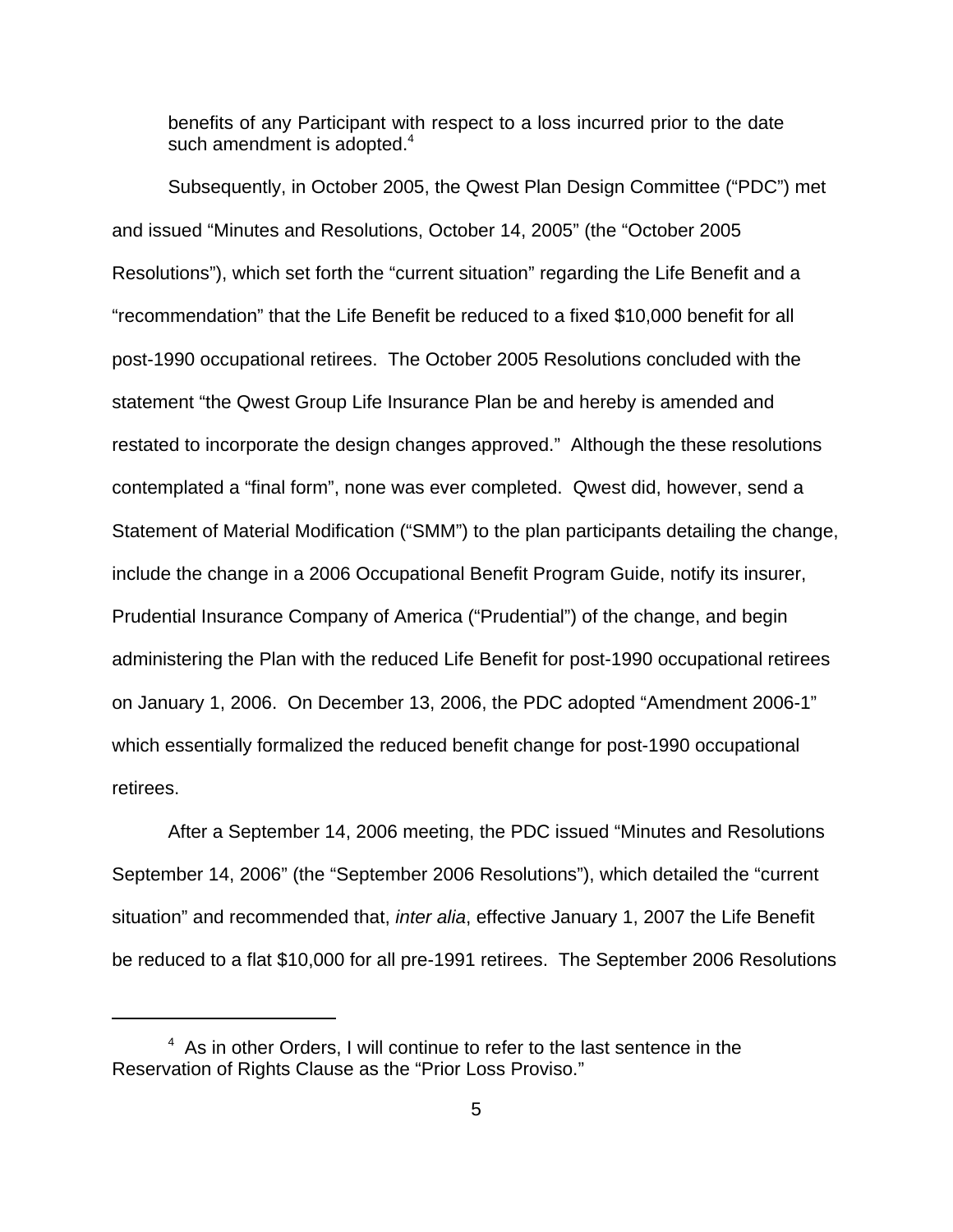concluded with the statements:

RESOLVED, that the Plan Design Committee approves of the proposed plan design recommendations for the 2007 plan year.

RESOLVED, that the Qwest Group Life Insurance Plan be and hereby is amended to incorporate the design changes approved.

. . .

FURTHER RESOLVED, that that [sic] that Executive Vice President and Chief Human Resources Officer is authorized to approve and execute the final form of such Plan amendment and restatement.

(Defs.' Ex. A-12, Docket No. 108-7 at 2–3.) In October 2006, Qwest notified all Plan Participants of the change by sending (1) an SMM detailing the reduction in the Life Benefit for all pre-1991 retirees; (2) a "2007 Pre-1991 Benefit Program Guide" (the "2007 Pre-1991 Guide") which provided that "Effective Jan. 1, 2007, the Basic Life Insurance benefit for eligible Pre-1991 Retirees will be reduced to a flat ten thousand dollar (\$10,000) benefit payable upon the death of the eligible retiree" (Defs.' Ex. A-23, Docket No. 108-18 at 3); and (3) Benefit Enrollment Statements to each eligible retiree which stated that the available basic life insurance benefit option was a "FLAT \$10,000" for the monthly cost of "\$0.00" (Defs.' Ex. A-25, Docket No. 108-20 at 3). Qwest notified Prudential of the change in late 2006 and Qwest and Prudential agreed that the policy would be amended to reflect the change. Prudential began administering the plan with the reduced Life Benefit on January 1, 2007. On February 7, 2007, Qwest and Prudential entered into a written amendment to the Restated Group Contract, the governing contract with respect to Qwest's Life Plan, to effect the reduction in Life Benefit. Qwest did not sign the amendment.

On June 13, 2007, the PDC executed a document titled "Resolutions of the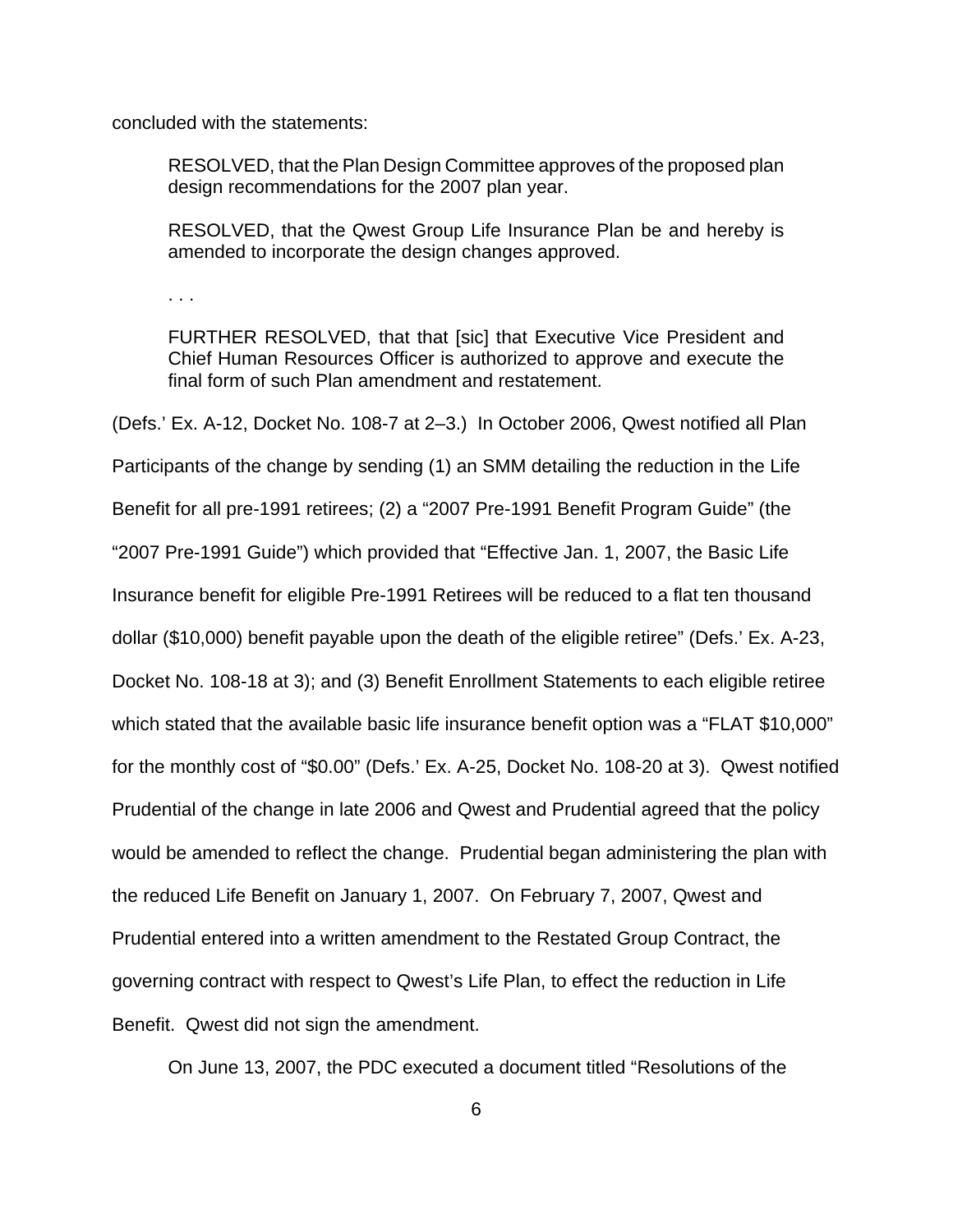Qwest Plan Design Committee: Qwest Group Life Insurance Plan Regarding

Amendment 2007-1" (the "June 2007 Resolutions"). The June 2007 Resolutions stated:

the Plan Design Committee previously amended the Life Plan: (a) on October 14, 2005 to, *inter alia*, change the Basic Life Coverage for Post-1990 Occupational Retirees to reduce such benefit to a fixed \$10,000 benefit effective January 1, 2006, and (b) on September 14, 2006 to, *inter alia*, change the Basic Life Coverage for all Pre-1991 Retirees, ERO-1992 Retirees, and Management Post-1990 Retirees to reduce such benefit to a fixed \$10,000 benefit effective January 1, 2007 (collectively the "Prior Life Plan Amendments") . . .

(Defs.' Ex. A-14, Docket No. 108-9 at 2.) The document went on to formally alter the terms of the Plan to reflect the reduced Life Benefit. It concluded with the statement "RESOLVED, that the Life Plan be and hereby is amended to further document the Prior Life Plan Amendments and to incorporate the amendments and modifications outlined above." *Id.* at 4.

Over the years, Qwest provided "Confirmation Statements" to Plan Participants.

The Confirmation Statements for the years 2001 through 2004 stated that "[t]he Company intends to continue these plans indefinitely; however, it reserves the right to amend, suspend, or discontinue them at any time, except for those who retired before 1991 and where prohibited by a collective bargaining agreement." Immediately above this language was the statement that "[t]his Statement contains only a general description of Company-sponsored benefit plans. The exact details of these plans are included in the legal plan documents that govern them. If there's a discrepancy between this worksheet and the plan documents, the plan documents will govern."

 In March 2007, Plaintiffs filed this lawsuit seeking for themselves and "all other Plan Participants and Beneficiaries . . . a panoply of declaratory, temporary, preliminary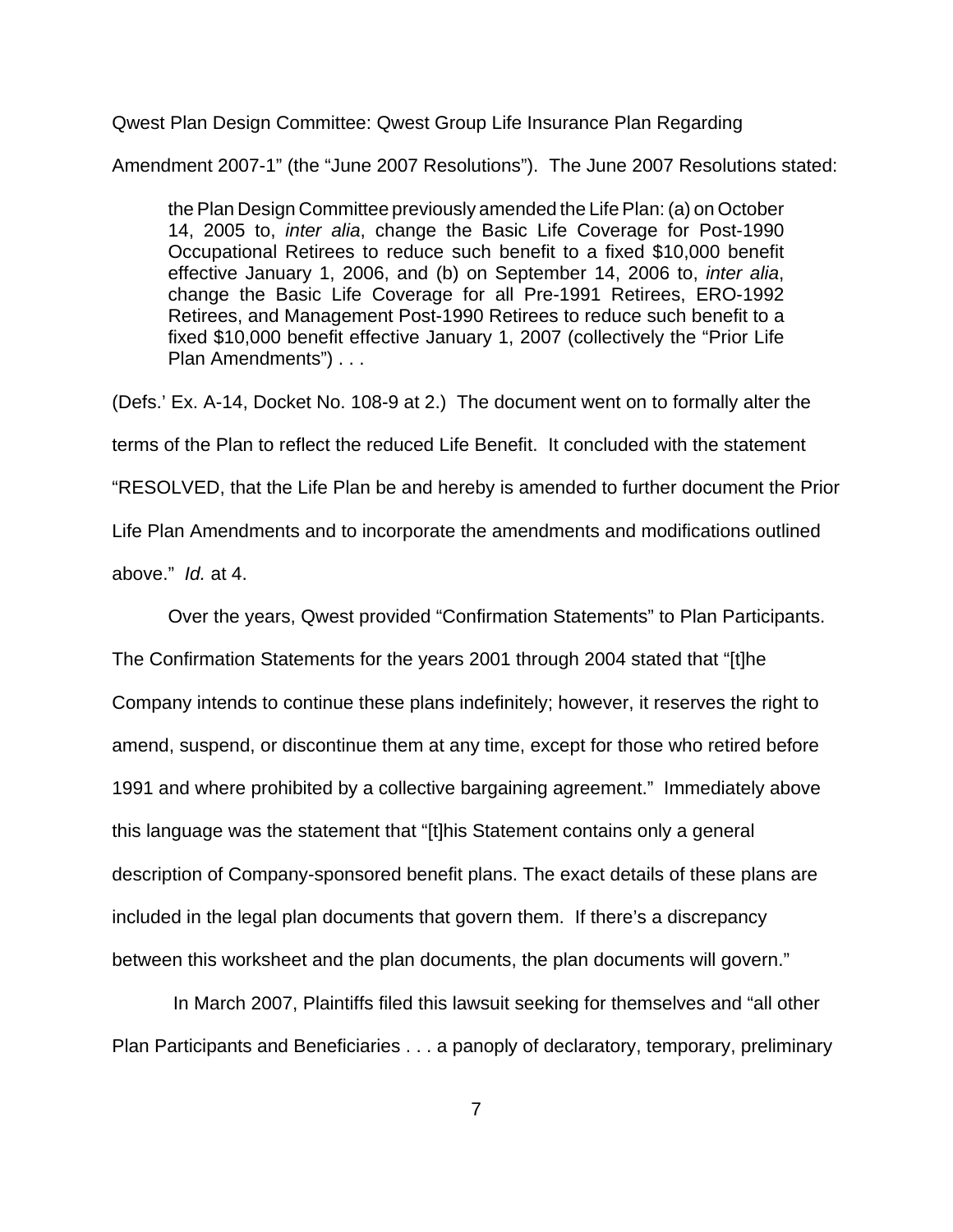and permanent injunctive and other equitable relief." (Am. Compl., Docket No. 10 \inf 6.) On February 27, 2008, I dismissed Plaintiffs' claims that Defendants were contractually barred and equitably estopped from reducing the minimum life insurance benefit. (*See* Order dated February 27, 008, Docket No. 47.) I concluded that "as a matter of law, the Plan unambiguously reserves Qwest's right to amend the Plan including reducing the amount of life insurance benefits for retired employees." *Id.* at 12. Plaintiffs filed a Second Amended Complaint on April 3, 2008 (Docket No. 69.) On March 25, 2009, I granted Defendants' motion to dismiss with respect to Claims 1 and 7 but denied it with respect to Claim 2. (*See* Docket No. 151.) On March 31, 2009, I granted summary judgment to Defendants on Claims 3, 4, and 5. (*See* Docket No. 152.)

#### Standard of Review

Summary judgment is appropriate when there is no genuine issue as to any material fact and the moving party is entitled to judgment as a matter of law. Fed. R. Civ. P. 56; *accord Bryant v. Farmers Ins. Exch.*, 432 F.3d 1114, 1124 (10th Cir. 2005) ("Under Fed. R. Civ. P. 56(c), summary judgment is only appropriate if the pleadings and admissible evidence produced during discovery, together with any affidavits, show that 'there is no genuine issue as to any material fact and that the moving party is entitled to judgment as a matter of law.'"). A factual issue is genuine if "the evidence is such that a reasonable jury could return a verdict for the nonmoving party." *Anderson v. Liberty Lobby*, 477 U.S. 242, 248 (1986). "When applying this standard, [the court] view[s] the evidence and draws reasonable inferences therefrom in the light most favorable to the nonmoving party." *Simms v. Okla. ex rel. Dep't of Mental Health & Substance Abuse Servs.*, 165 F.3d 1321, 1326 (10th Cir. 1999) (citing *Byers v. City of*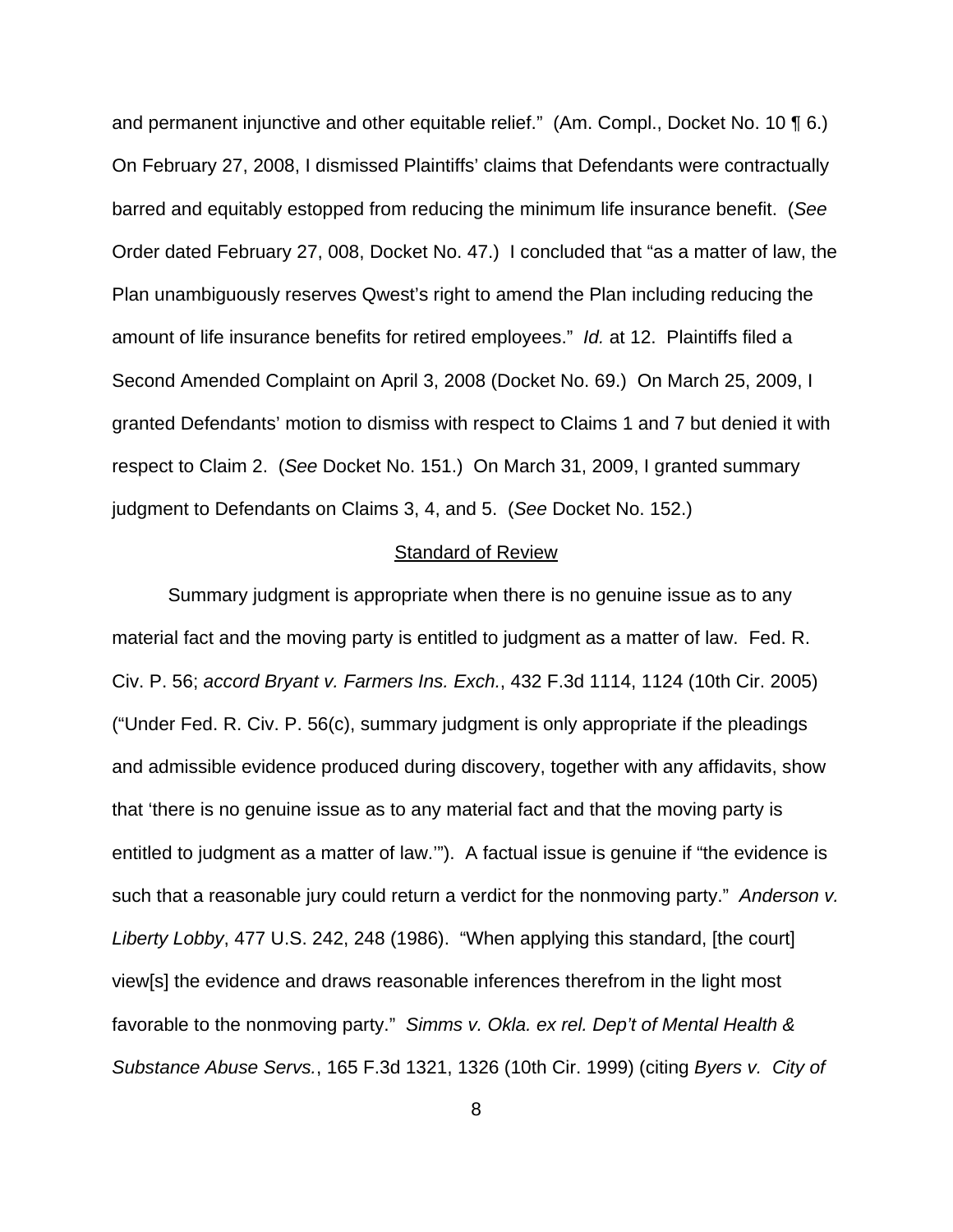*Albuquerque*, 150 F.3d 1271, 174 (10th Cir. 1998)).

Where "the moving party does not bear the ultimate burden of persuasion at trial, it may satisfy its burden at the summary judgment stage by identifying 'a lack of evidence for the nonmovant on an essential element of the nonmovant's claim.'" *Bausman v. Interstate Brands Corp.*, 252 F.3d 1111, 1115 (10th Cir. 2001) (quoting *Adler v. Wal-Mart Stores, Inc.*, 144 F.3d 664, 671 (10th Cir. 1998)). Then, "[t]o avoid summary judgment, the nonmovant must establish, at a minimum, an inference of the presence of each element essential to the case." *Id*. (citing *Hulsey v. Kmart, Inc.*, 43 F.3d 555, 557 (10th Cir. 1994)). Indeed, the plaintiff must set forth specific facts "that would be admissible in evidence in the event of trial from which a rational trier of fact could find for the nonmovant." *Adler v. Wal-Mart Stores, Inc.*, 144 F.3d 664, 671 (D. Colo. 1998) (citing Fed. R. Civ. P. 56(e)). A mere scintilla of evidence is not sufficient to create a genuine issue of material fact and survive summary judgment, *Simms*, 165 F.3d at 1326 (quoting *Lawmaster v. Ward*, 125 F.3d 1341, 1347 (10th Cir. 1997)), nor are unsupported conclusory allegations, *Annett v. Univ. of Kan.*, 371 F.3d 1233, 1237 (10th Cir. 2004) (citing *L & M Enters., Inc. v. BEI Sensors & Sys. Co.*, 231 F.3d 1284, 1287 (10th Cir. 2000)). When the opposing party fails to "set out specific facts showing a genuine issue for trial . . . summary judgment should, if appropriate, be entered against that party." Fed. R. Civ. P. 56(e)(2). Indeed, a "nonmovant acts, or fails to act, at its peril." *Adler*, 144 F.3d at 672.

#### **Discussion**

At issue in Defendants' motions for summary judgment addressed in this Order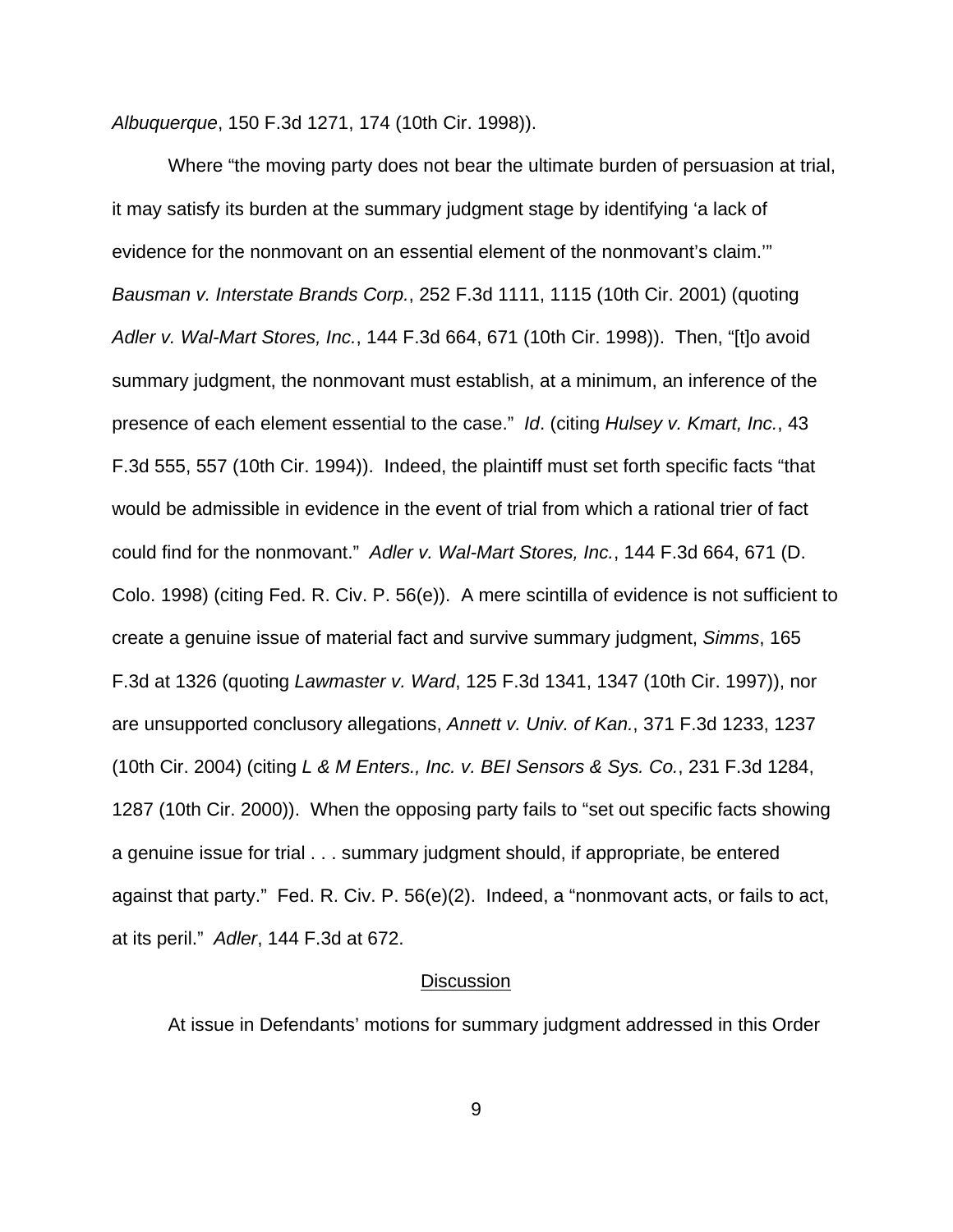are Plaintiffs' Claims 2, 6, and 8. $5$  I shall address the arguments with respect to each claim separately.

1. Claim 2

Claim 2 alleges breach of fiduciary duty for material misrepresentations under 29 U.S.C. § 1132(a)(1)<sup>6</sup> and is brought on behalf of Plaintiffs Kerber and Phelps<sup>7</sup> and the "proposed class of Eligible Retirees to whom Qwest sent the Confirmation Notices concerning the rights of pre-1991 retirees." (2d Am. Compl., Docket No. 69 ¶ 88.) Plaintiffs allege that Defendants, through various communications sent to Pre-1991 Retirees, falsely represented to these retirees that the Life Benefit as it existed at the time of their retirement would be maintained and never reduced. (SAC ¶¶ 82–87.) Accordingly, they seek "appropriate equitable relief." *Id.* Defendants move for summary judgment because (1) Qwest made no actionable misrepresentations or omissions; (2) no plaintiff reasonably relied on the alleged misrepresentations; and (3) the relief sought in Claim 2 is not available to Plaintiffs.

<sup>&</sup>lt;sup>5</sup> Defendants' Motion for Summary Judgment on Plaintiffs' Sixth, Seventh, and Eighth Claims (Docket No. 108) also addresses Claim 7. Claim 7, however, was previously dismissed in my Order on Motion to Dismiss (Docket No. 151), dated March 25, 2009. Accordingly, the arguments pertaining to Claim 7 are now moot and will not be addressed in this Order.

 $6$  29 U.S.C. § 1132(a)(1) authorizes a civil action "by a participant, beneficiary, or fiduciary (A) to enjoin any act or practice which violates any provision of this subchapter or the terms of the plan, or (B) to obtain other appropriate equitable relief (I) to redress such violations or (ii) to enforce any provisions of this subchapter or the terms of the plan."

 $7$  I note that it appears that Sharon Strizich's classification was essentially the same as Plaintiffs Kerber and Phelps in that she retired in February 1990 as a 5+5 Retiree. However, Claim 2 is not brought on behalf of her or her husband, Plaintiff Strizich.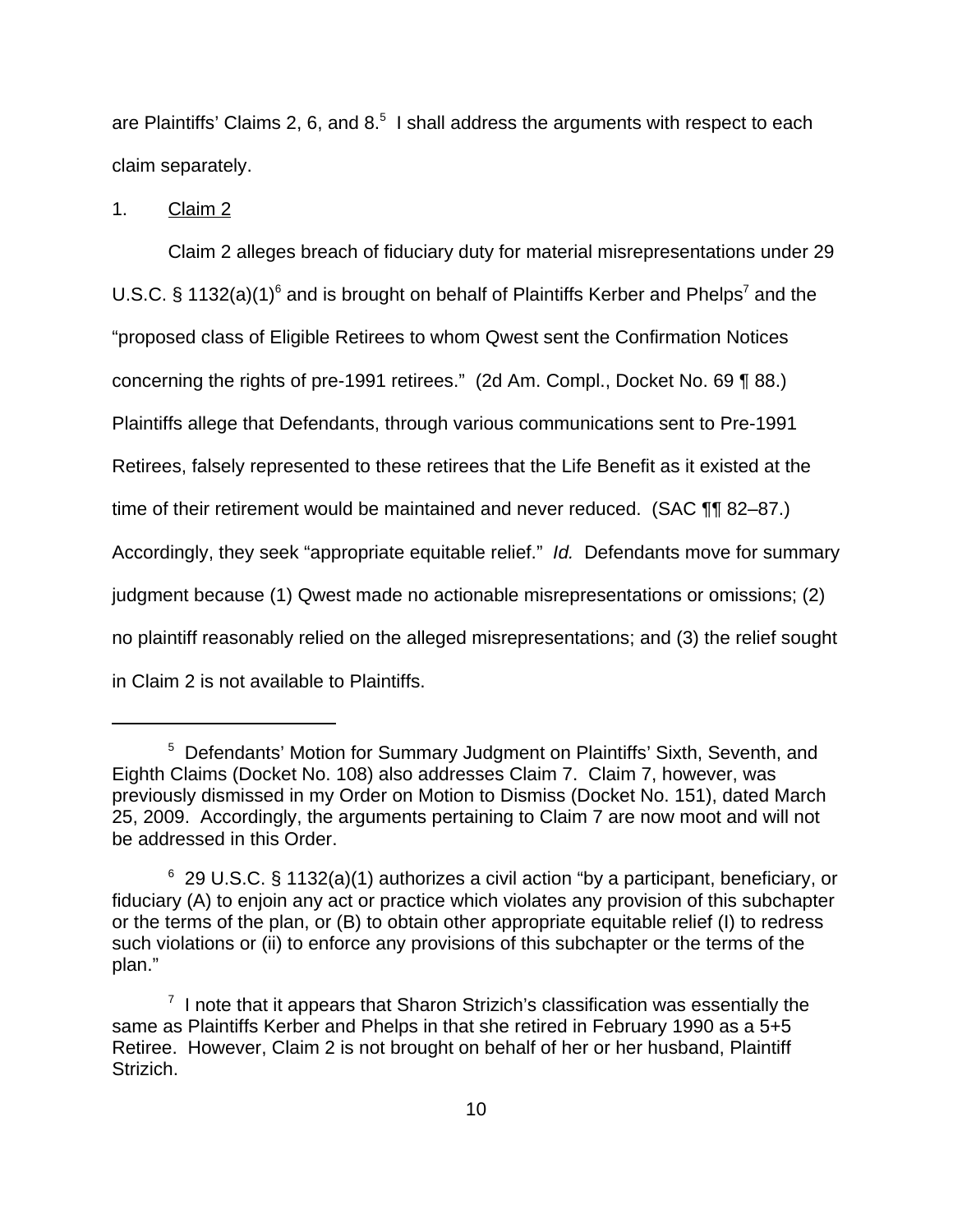"'[A] fiduciary has a legal duty to disclose to the beneficiary only those material facts, known to the fiduciary but unknown to the beneficiary, which the beneficiary must know for its own protection.'" *Horn v. Cendant Operations, Inc.*, 69 Fed. Appx. 421, 427 (10th Cir. July 3, 2003) (unpublished)<sup>8</sup> (quoting *Glaziers & Glassworkers Union Local No.252 Annuity Fund v. Newbridge Sec., Inc.*, 93 F.3d 1171, 1182 (3d Cir. 1996)). Although the Tenth Circuit has not articulated a test for analyzing a breach of fiduciary duty claim for misrepresentations, the Third Circuit adheres to a clear test which has

been used in this district:

[T]o make out a breach of fiduciary duty claim [under ERISA], a plaintiff must establish each of the following elements: (1) the defendant's status as an ERISA fiduciary acting as a fiduciary; (2) a misrepresentation on the part of the defendant; (3) the materiality of that misrepresentation; and (4) detrimental reliance by the plaintiff on the misrepresentation.

*Daniels v. Thomas & Betts Corp.*, 263 F.3d 66, 73 (3d Cir. 2001); *see Owen v. Regence Bluecross Blueshield of Utah*, 388 F.Supp.2d 1318, 1333 (D. Utah 2005) (applying the test from *Daniels*) (citing *Burstein v. Ret. Account Plan for Employees of Allegheny Health Educ. & Research Found.*, 334 F.3d 365, 384 (3d Cir. 2003) (adhering to the *Daniels* test)). "A fiduciary's misrepresentation or failure to disclose is material 'if there is a substantial likelihood that it would mislead a reasonable employee in making an adequately informed . . . decision.'" *Horn*, 69 Fed. Appx. At 427 (quoting *Jordan v. Fed. Express Corp.*, 116 F.3d 1005, 1015 (3d Cir. 1997) (alteration in original).

Before determining whether Defendants are entitled to summary judgment on

<sup>&</sup>lt;sup>8</sup> Although the Tenth Circuit does not allow citation to unpublished opinions for precedential value, unpublished opinions may be cited for persuasive value. 10th Cir. R. 32.1.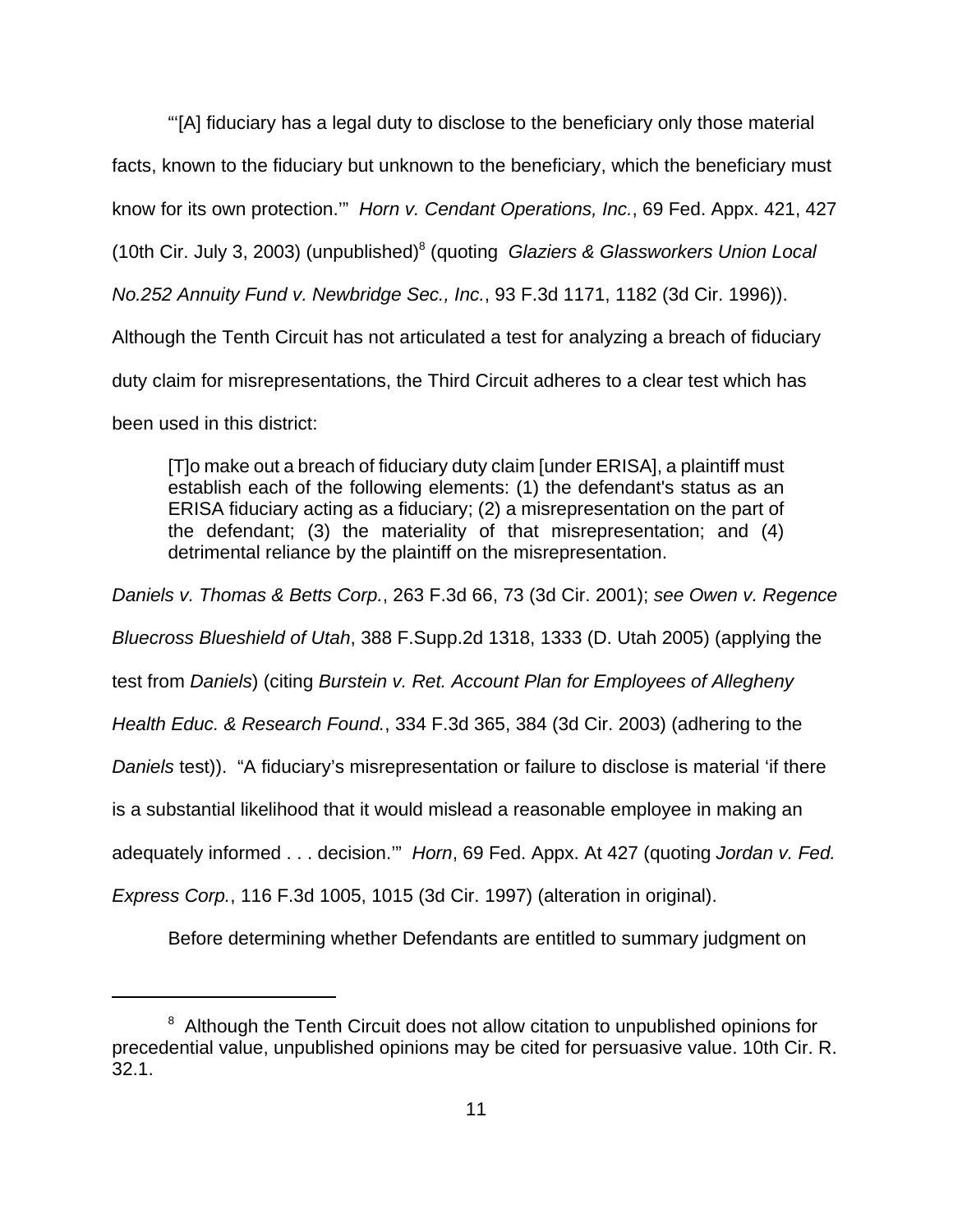Plaintiffs' Second Claim, there are three preliminary matters that must be addressed. First, Plaintiffs argue in their response that Defendants' motion oversimplifies Claim 2 by focusing on only the paragraphs related directly to that claim, *i.e.*, ¶¶ 82–88, and not on the preceding paragraphs incorporated into the claim by reference, *i.e.*, ¶¶ 1-80. Plaintiffs allege that Claim 2 seeks relief from "a series of breaches of ERISA fiduciary duties." (Resp., Docket No. 113 at 8.) To illustrate their point, Plaintiffs set forth allegations that they claim are breaches of fiduciary duty as alleged under Claim 2, but which actually form the basis for Claim 2 as well as Claims 5, 6, and 7. Review of Claim 2 reveals that the wrong alleged in the claim is a breach of fiduciary duty in the form of material misrepresentations. (*See* Am. Compl., Docket No. 69 ¶¶ 82-88). This fact is not changed by Claim 2's express incorporation of the preceding paragraphs, even though these preceding paragraphs may include allegations that are sufficient to sustain other claims based on other alleged wrongs. Therefore, the parties' arguments are only relevant here to the extent they relate to material misrepresentations.

Second, I note that I already determined that Claim 2 is not precluded by my previous ruling that Plaintiffs failed to adequately state a claim for equitable estoppel. (*See* Order on Motion to Dismiss, Docket No. 151 at 11–12.) In the previous Order, I noted that "unlike an ERISA equitable estoppel claim, a breach of fiduciary duty claim does not require that the misrepresentation be intentional." *Id.* (citing *Daniels*, 263 F.3d at 73). Therefore, I concluded that my determination in the February 27, 2008 Amended Order on Motion to Dismiss (Docket No. 47) that Plaintiffs had failed to demonstrate "lies, fraud, or an intent to deceive" did not affect Claim 2. *Id.* at 12.

Third, Plaintiffs' response to Defendants' motion for summary judgment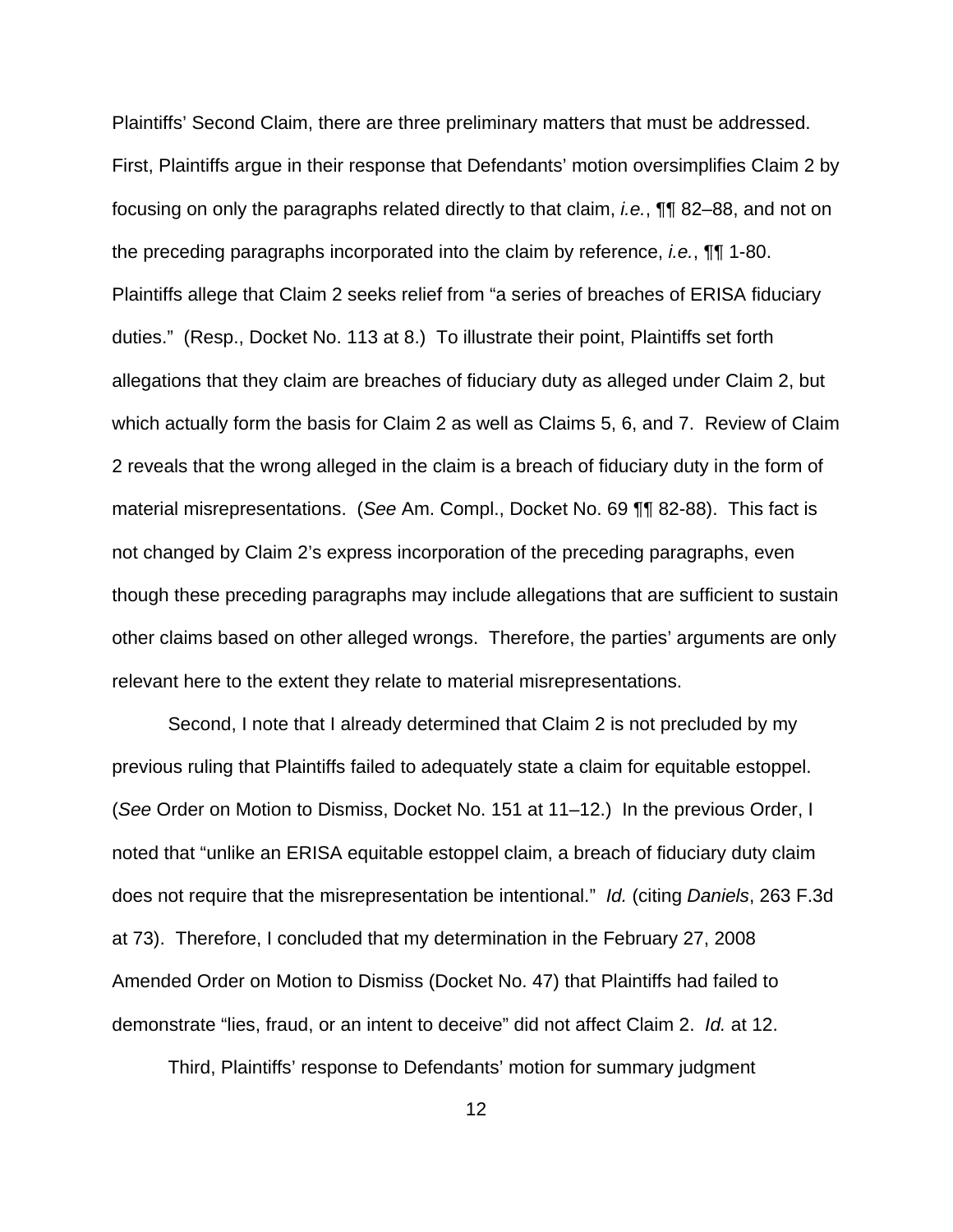continually refers to Qwest's failure to provide an SPD upon retirement. Plaintiffs, however, provide no legal basis demonstrating that Qwest was required to provide a valid SPD at retirement. Therefore, I conclude that Qwest's failure to provide such SPD to any plaintiff upon their retirement is not relevant to the issues presented here, especially in the context of Claim 2, which is based solely on material misrepresentations.

With respect to the motion for summary judgment on Claim 2, I conclude that summary judgment is appropriate as Plaintiffs have failed to demonstrate that there remains an issue of fact whether any plaintiff reasonably relied on an actionable material misrepresentation. Plaintiffs contend that they reasonably relied on material misrepresentations that the Life Benefit would not be reduced made by Qwest in various forms including the 1987 SPD, the Insurance Plan Description, a presentation by the Director of Benefits, the Video Conference on the 5+5 Option, the March 1990 confirmation letter, and Confirmation Statements sent annually in 2001 through 2004. Review of each of these statements, however, reveals that either the statement was not a misrepresentation, the misrepresentation was not material, or Plaintiffs did not rely on the statement.

Plaintiffs argue that the reservation of rights clause in the 1987 SPD stating that "[t]he Company intends to continue the Group Life Insurance Benefit Program but reserves the right to terminate or amend it at any time, subject to applicable limitations in the law or any applicable collective bargaining agreements" (Docket No. 107-13 at 5) was ambiguous and, therefore, constituted a material misrepresentation. However, the determination of whether the reservation of rights clause was ambiguous is not the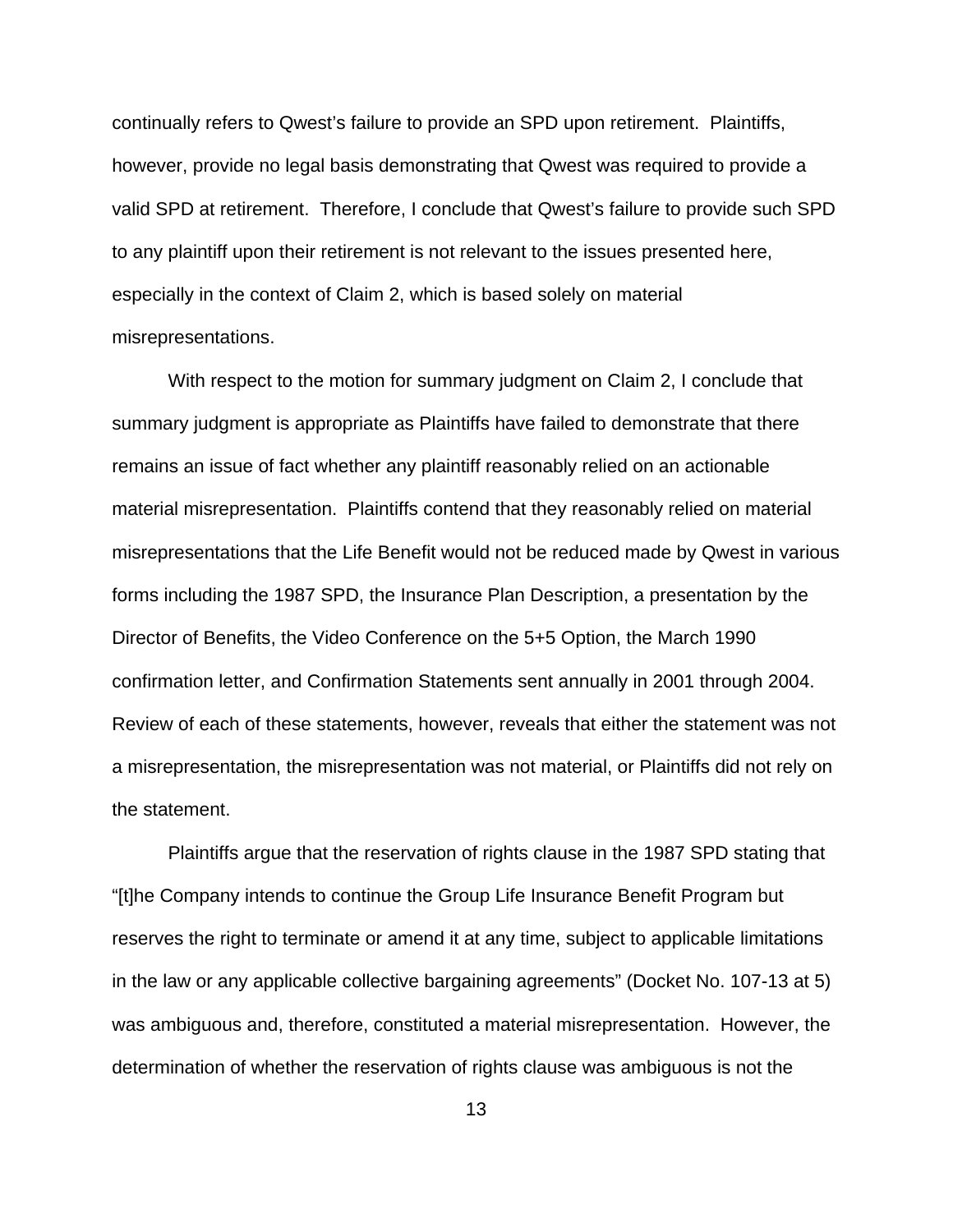central issue in Plaintiffs' breach of fiduciary duty claim.<sup>9</sup> See id. at 91 (determining that when there is an ambiguity in the reservation of rights clause, the trier of fact must determine whether the plan vested benefit rights); *Chiles v. Ceridian Corp.*, 95 F.3d 1505, 1510 (10th Cir. 1996) (determining that an unambiguous reservation of rights clause was dispositive of whether the plan promised vested benefits); *Daniels*, 263 F.3d at 73 (setting forth the elements of a misrepresentation claim). Rather, the central issue is whether any document constituted a material misrepresentation. *See Daniels*, 263 F.3d at 73.

I am mindful, however, that ambiguity in a reservation of rights clause may inform this determination. Therefore, I must determine, as a matter of law, whether the reservation of rights clauses were ambiguous. *Strom v. Siegel Fenchel & Peddy P.C. Profit Sharing Plan*, 497 F.3d 234, 244 (2d Cir. 2007) ("Whether ERISA plan language 'is ambiguous is a question of law that is resolved by reference to the contract alone.'" (quoting *O'Neil v. Ret. Plan for Salaried Employees of RKO Gen.*, 37 F.3d 55, 59 (2d Cir. 1994))); *Balestracci v. NSTAR Elec. & Gas Corp.*, 449 F.3d 224, 230 (3d Cir. 2006) ("The question of whether an ERISA plan term is ambiguous is generally a question of law for the judge." (citing *Allen v. Adage, Inc.*, 967 F.2d 695, 698 (1st Cir. 1992))); *see Elliott Indus. v. BP Am. Prod. Co.*, 407 F.3d 1091, 1108 n.11 (10th Cir. 2005) ("The

 $9$  Furthermore, as any alleged ambiguity is not the central issue in a material misrepresentation claim, the doctrine of *contra proferentem*, is not applicable. The doctrine "requires [a court] to construe all ambiguities against the drafter." *Miller v. Monumental Life Ins. Co.*, 502 f.3d 1245, 1253 (10th Cir. 2007). Here, I am not charged with interpreting the terms of a contract or construing the language of the Plan in any direction but rather must determine whether any statements by Qwest misrepresented the actual terms of the contract.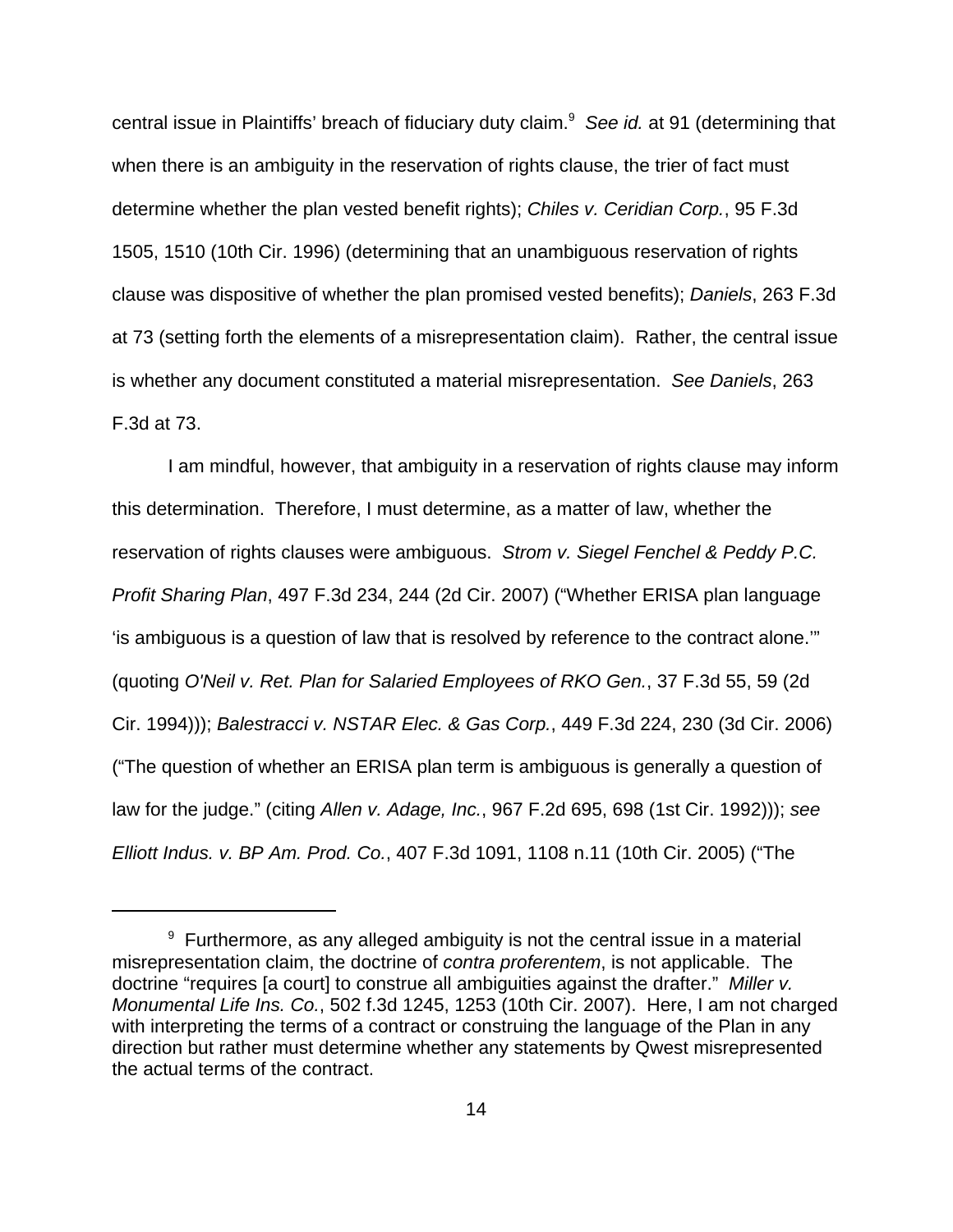determination of whether a contract is ambiguous is a question of law." (citation omitted)). As support for their contention that the 1987 SPD's reservation of rights clause was ambiguous, Plaintiffs cite to *Alexander v. Primerica Holdings, Inc.*, 967 F.2d 90, 92–93 (3d Cir. 1992), which determined that a reservation of rights clause stating that "[t]he Company expects to continue this Plan indefinitely, but necessarily reserves the right to amend, modify, or discontinue the Plan in the future in conformity with applicable legislation" was ambiguous. However, the specific characteristics of the clause that the Third Circuit determined made it ambiguous are not included in the 1987 SPD's reservation of rights clause including "necessarily", "in conformity with applicable legislation", and "indefinitely." *Id.* Therefore, *Alexander* does not support Plaintiffs' contention that the 1987 SPD, or indeed any other Qwest reservation of rights clause, was ambiguous.

Furthermore, the plain reading of Qwest's reservation of rights clauses demonstrates that they were not, in fact, ambiguous. Although the 1987 SPD included a modifying clause, *i.e.*, "subject to applicable limitations in the law or any applicable collective bargaining agreement", this did not serve to make the reservation of rights clause ambiguous with respect to whether Qwest could reduce or eliminate the Life Benefit. Indeed, I find that the 1987 SPD clearly stated that Qwest maintained the right to reduce or amend the benefits under the Plan, with the limitation that it could only do so if the amendment or termination complied with applicable law and collective bargaining agreements. *See Crown Cork & Seal Co., Inc. v. Int'l Assoc. of Machinists & Aerospace Workers*, 501 F.3d 912 (8th Cir. 2007) (concluding that a reservation of rights clause that "[the company] hopes and expects to continue the Plan indefinitely,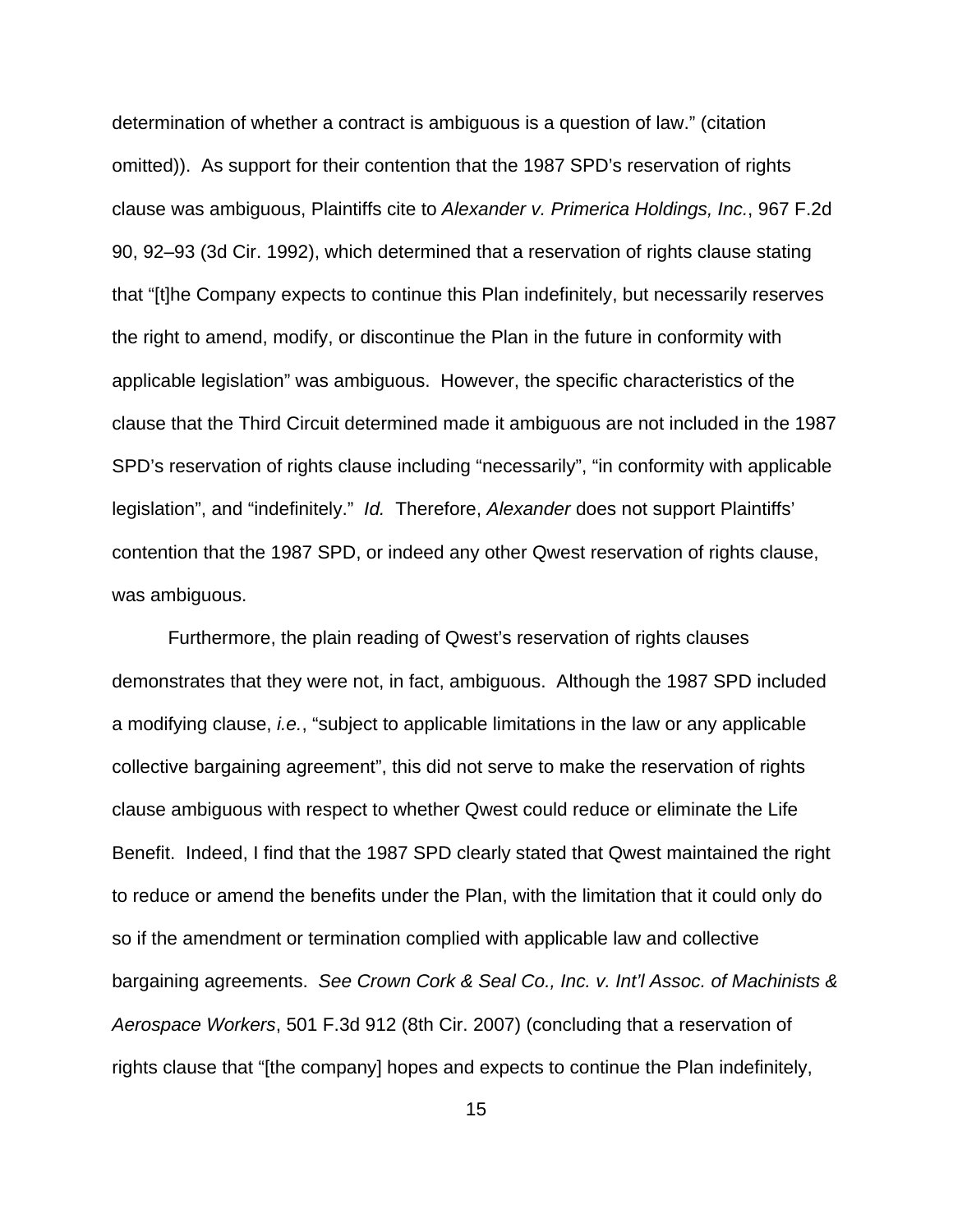but reserves the right to change or terminate it in the future, subject naturally, to any outstanding contractual agreements" was unambiguous). The Insurance Plan Description was even more clear that Qwest retained the right to amend or terminate the plan at any time or in any way as it did not even include a modifying clause. Finally, the Video Conference also clearly indicated that Qwest maintained the right to alter or terminate the Life Benefit. Even if the Video Conference can be considered to have "downplayed" the importance of the reservation of rights clause, it clearly and unequivocally stated that Qwest retained the right to alter or terminate the Life Benefit.<sup>10</sup>

Given my determination that the clauses were not ambiguous, I cannot conclude that Qwest made any material misrepresentation as no document expresses or suggests an intent to continue the Life Plan with no reduction without also including an express reservation of rights clause. With respect to the 1987 SPD,<sup>11</sup> although it set forth the formula for reducing the Life Benefit and stated "[t]hereafter, 50% of the Basic coverage . . . you had when you retired will be continued without further reduction—at no cost to you", it also included an express reservation of rights clause providing that

 $10<sup>10</sup>$  Although there were additional reservation or rights clauses in the Confirmation Statements, I need not determine whether these were unambiguous. *See* discussion *infra*.

<sup>&</sup>lt;sup>11</sup> There is no dispute that no SPD issued after Plaintiffs Kerber and Phelps' retirements included any language indicating that Plaintiffs were entitled to the Life Benefit as it existed at the time they retired. (*See* Resp., Docket No. 113 ¶ 14 ("Plaintiffs . . . further state that the SPDs subsequently sent to retirees after they retired conflict with the clear language of the official notice confirming that Plaintiffs . . . and other 5+5 early retirement recipients were already 'entitled' to the benefits paid under the Group Life Insurance Program . . . ."); ¶ 25 ("[A]ll versions of SPDs issued after Plaintiffs retired fail to state that Pre-1991 Retirees 'are entitled to the benefits under the Group Life Insurance Plan.'"). Therefore, as the 1987 SPD was in effect at the time Plaintiffs Kerber and Phelps retired, it is the only SPD at issue in Claim 2.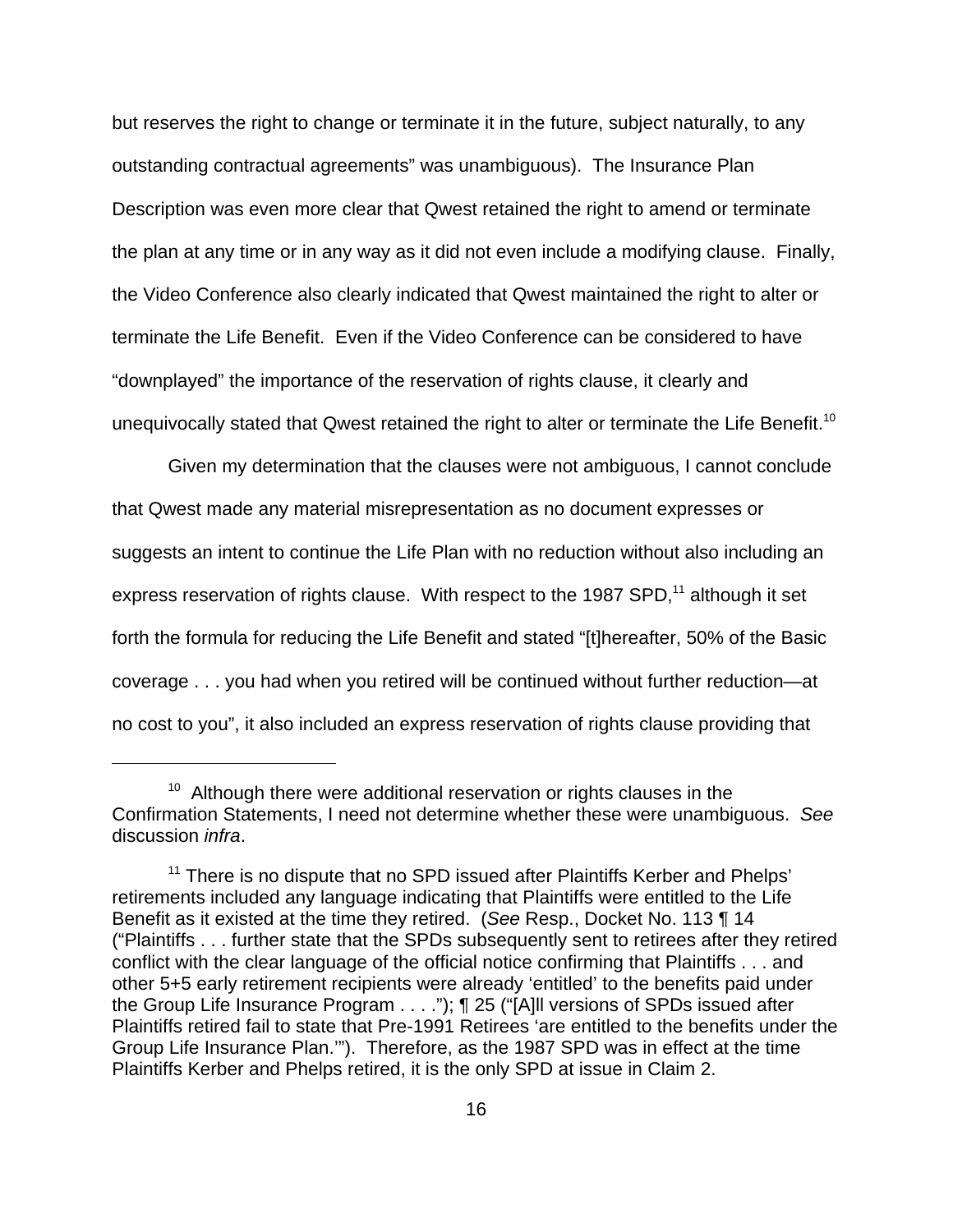Qwest reserved the right to terminate or amend the Life Plan at any time. (*See* Docket No. 107-13 at 3, 5.) I cannot conclude that the statement "without further reduction" made in the context of explaining the reduction formula misrepresented that the Life Plan would never be amended or terminated when there was an express and unambiguous reservation of rights clause in the same short document under the heading "Plan Continuance." *See Vallone v. CNA Fin. Corp.*, 375 F.3d 623, 642 (7th Cir. 2004) ("In law, the inclusion of reservation of rights clauses in an agreement accurately conveys that benefits may be altered or terminated.").<sup>12</sup> Indeed, the phrase "without reduction" accurately described the Life Benefit at that time as the formula did not call for reduction below 50%. *See Sprague v. Gen. Motors Corp.*, 133 F.3d 388, 405 (6th Cir. 1998) ("[W]e do not think that [Defendant's] accurate representations of its current program can reasonably be deemed misleading.").<sup>13</sup>

Likewise, I conclude that the Insurance Plan Description is not a misrepresentation. It, too, contained an express reservation of rights clause that informed 5+5 Retirees of Qwest's retained right to reduce or terminate the Life Plan at any time for any reason. *See Vallone*, 375 F.3d at 642. There was no indication in the Life Benefit description that Qwest was guaranteeing that the Life Benefit would

<sup>&</sup>lt;sup>12</sup> Plaintiffs arque that *Vallone* is inapposite because it did not address an employer who provided false statements about the plan while Plaintiffs here have asserted false statements were made by Qwest. However, although Plaintiffs may have alleged that certain statements were false, I disagree as this order concludes.

<sup>&</sup>lt;sup>13</sup> Plaintiffs' attempt to distinguish *Sprague* is also unpersuasive. Although *Sprague* does not address some of the specific circumstances present in this case such as the Video Conference, it did address the general issue at hand here, *i.e.*, whether the employer breached its fiduciary duties when it explained the benefit program to retirees. *See Sprague*, 133 F.3d at 405.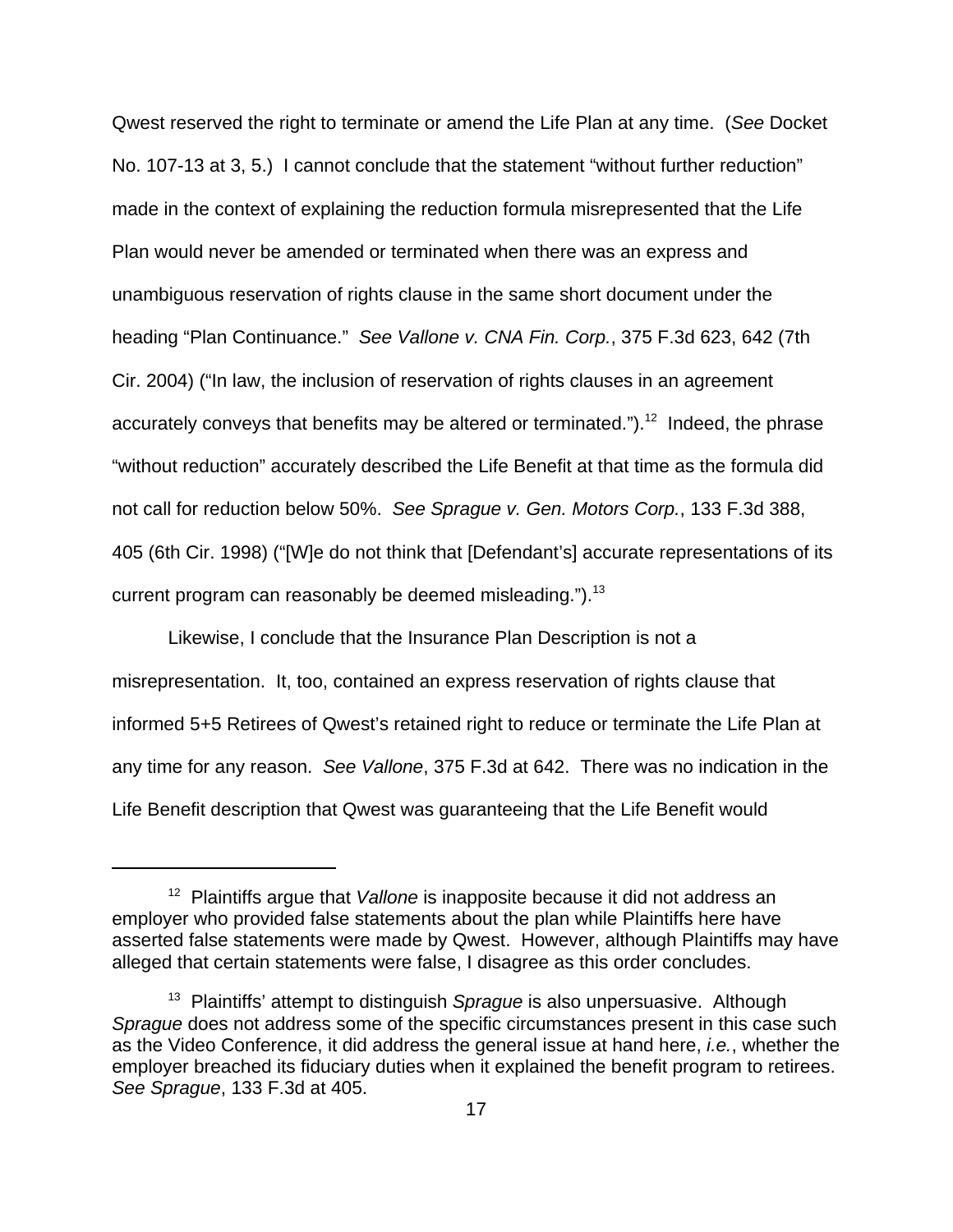continue as stated without any possibility of reduction or termination. Rather, as noted above, the first line of the document provided that Qwest reserved the right to amend the Life Plan at any time for any reason. Therefore, the Insurance Plan Description was not a misrepresentation because it clearly stated Qwest's reservation of rights, while accurately explaining the benefit provided at that time. *See Sprague*, 133 F.3d at 405.

It is similarly clear that the Video Conference contained no misrepresentation. The colloquy in question plainly states that Qwest reserves the right to amend the plan. Any "downplaying" of that fact is either not present or insufficient to constitute a material misrepresentation given the express acknowledgment of Qwest's reservation of rights. Indeed, Mr. Kamen clearly states that the reservation of rights clause is "intended to give the company the ability to modify the plans as circumstances and conditions change in the future." Mr. Kamen's statements that the reservation of rights clause was standard for all employee benefit plans, that it was not intended to be "below the board", and that it was intended to make the plans "more meaningful and more affordable not only for the employee but for the company" cannot negate the clear statement that the clause was meant to reserve Qwest's right to amend the plan at its discretion. *See Vallone*, 375 F.3d at 642.

Furthermore, it would be unreasonable and, even nonsensical, to hold that a company breaches its fiduciary duties by explaining the benefits it currently offers and, in the same document, expressly reserving the right to amend those benefits. *See Sprague*, 133 F.3d at 405 ("'While these explanations [of benefits] may state a company's current intentions with respect to the plan, they cannot be expected to foreclose the possibility that changing financial conditions will require a company to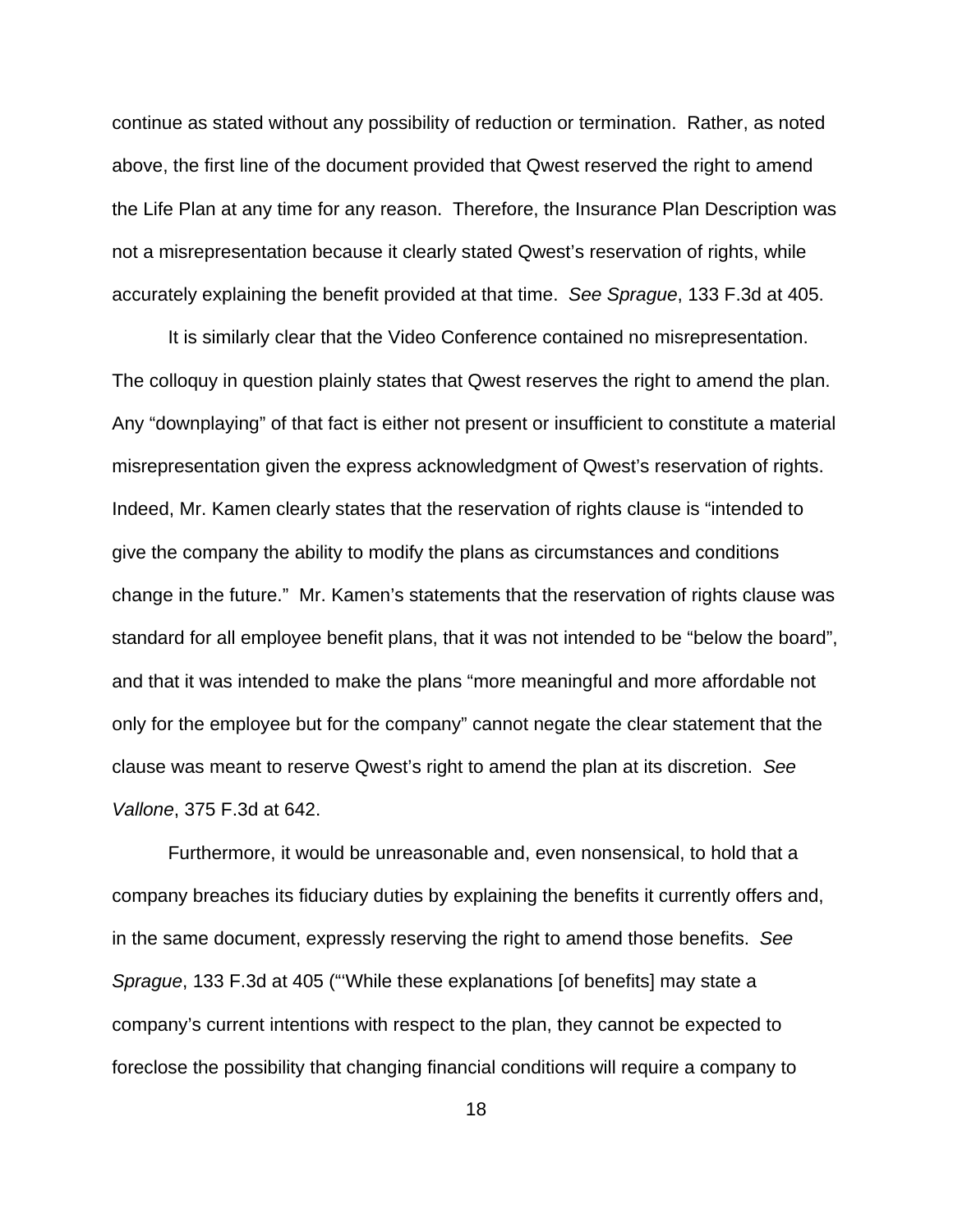modify welfare benefit plan provisions at some point in the future.'" (quoting *Gable v. Sweetheart Cup Co.*, 35 F.3d 851, 857 (4th Cir. 1994))). Such a rule would make it virtually impossible for an employer to provide information on its benefit plans while still maintaining the ability to alter or terminate the benefits. This result would, in effect, deny the employer the right to alter a plan.

I also conclude that the March 1990 confirmation letters sent to 5+5 Retirees Kerber and Phelps, the only two Plaintiffs who bring Claim 2 were not misrepresentations. These letters did not state or even suggest that Plaintiffs would be entitled to life insurance benefits. Rather, Kerber and Phelps, as 5+5 Retirees who opted to receive monthly pension checks received the letter stating only that "[t]he death benefit is paid in addition to benefits paid under the Group Life Insurance Plan." (*See* Pls.' Resp., Docket No. 113 ¶ 112 (admitting that Kerber and Phelps received the letter for 5+5 Retirees opting to receive monthly pension checks, which included the quoted language).) Therefore, as the material that Kerber and Phelps received did not include any indication that the Life Benefit would not be reduced or was vested for life, the March 1990 confirmation letters do not constitute misrepresentations.

With respect to the statements made by Mr. Bouchard to Plaintiff Phelps,<sup>14</sup> Plaintiffs have not demonstrated that the comments were material. Plaintiffs have submitted an affidavit of John G. Shea, a former US West employee, indicating that a

<sup>&</sup>lt;sup>14</sup> Although it is unclear whether Plaintiffs' reference to a "presentation" in their response refers to Mr. Bouchard's comments to Plaintiff Phelps, because there is no elaboration or description of any "presentation", I will construe the argument as pertaining to Mr. Bouchard's comments to Plaintiff Phelps. If the reference to "presentation" pertains to something else, Plaintiffs' have provided insufficient information for me to address such argument here.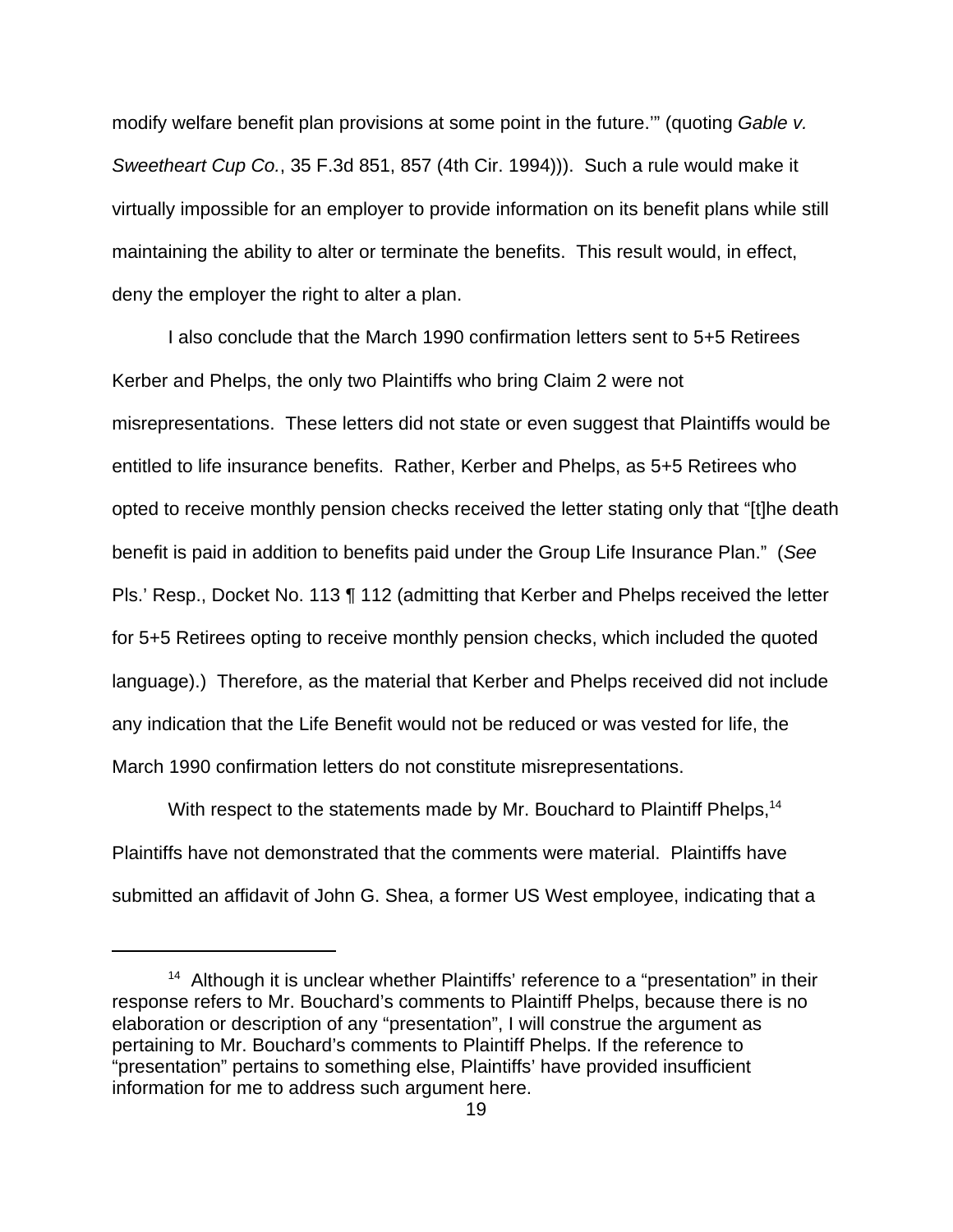US West representative was instructed to assure 5+5 Option eligible employees that the life insurance was guaranteed during the 5+5 workshops (Docket No. 113-5  $\P$  8)<sup>15</sup> and an affidavit by Plaintiff Phelps attesting that Mr. Bouchard, the Senior Vice President of Human Resources at US West and Chairman of the US West Employee Benefits Committee, told him that he "would be guaranteed and become entitled to the promised life insurance benefits" (Docket No. 113-3 ¶ 8). Plaintiffs do not, however, adequately address the case law holding that an employee cannot *reasonably* rely on oral statements when he is in possession of contradictory written materials. *See, e.g.*, *Livick v. The Gillette Co.*, 524 F.3d 24, 31 (1st Cir. 2008) (holding "a plan beneficiary might reasonably rely on an informal statement interpreting an ambiguous plan provision; if the provision is clear, however, an informal statement in conflict with it is in effect purporting to modify the plan term, rendering any reliance on it inherently unreasonable" with respect to an estoppel claim); *Frahm v. v. Equitable Life Assur. Soc'y of the United States*, 137 F.3d 955, 961 (7th Cir. 1998) ("In federal law, a person cannot rely on an oral statement, when he has in hand written materials disclosing the truth." (citing *Teamsters Local 282 Pension Trust Fund v. Angelos*, 762 F.2d 522, 530 (7th Cir. 1985))); *Woods v. Nat'l Med. Care, Inc.*, 25 Fed. Appx. 767, 772 (10th Cir. Dec. 11, 2001) (unpublished) (holding that "any reliance on [oral representations] could not have been reasonable given that they were clearly contradicted in writing" in addressing a promissory estoppel claim). Although these cases generally deal with ERISA estoppel claims rather than breach of fiduciary duty claims, I conclude that the rule applies with

<sup>&</sup>lt;sup>15</sup> It does not appear that any Plaintiff relied on the "workshops" described by Mr. Shea. Indeed, Plaintiffs do not reference any "workshops" in their response nor does it appear that any Plaintiff mentions a "workshop" in their affidavits.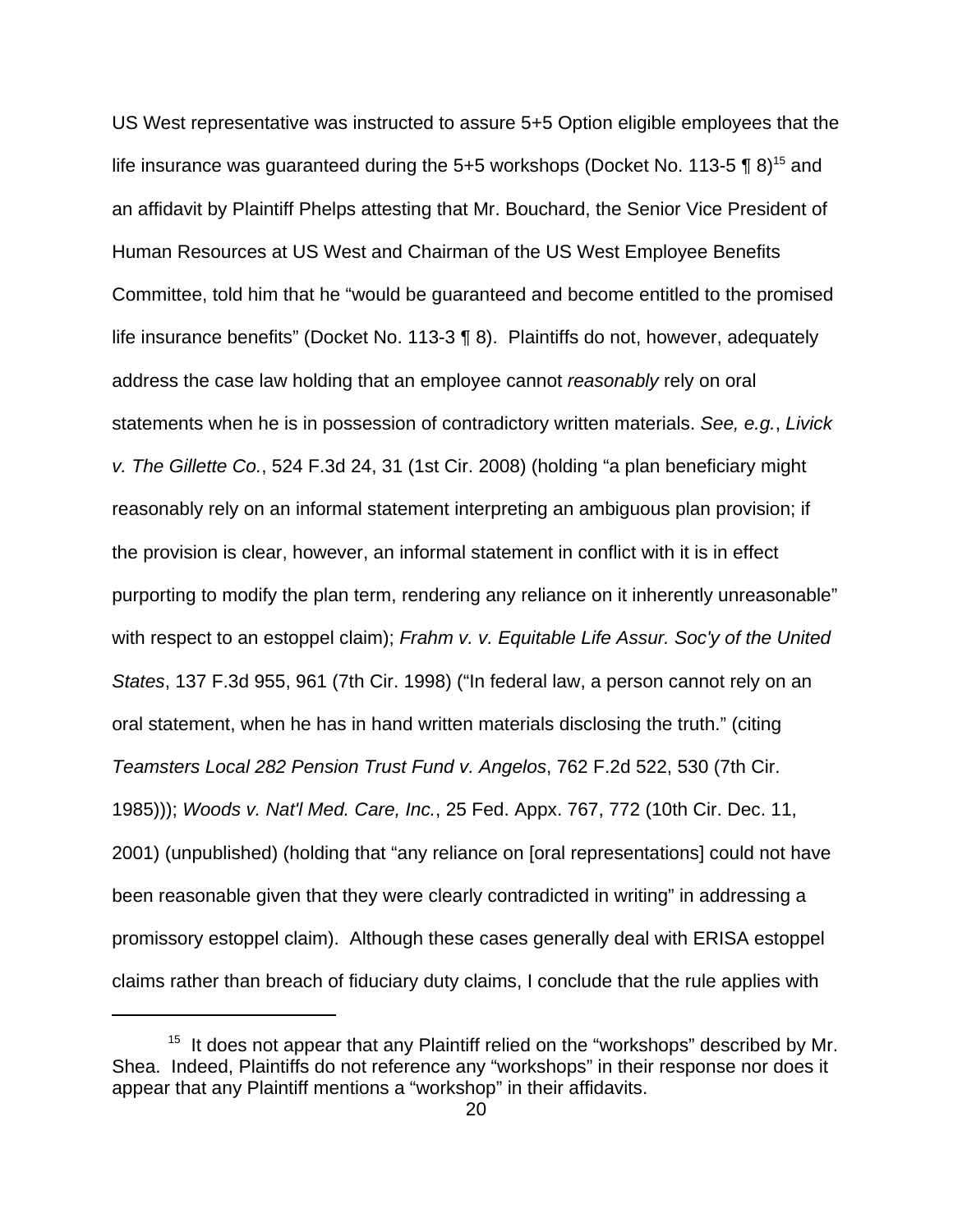equal force in misrepresentation claims.

To sustain a misrepresentation claim, a plaintiff must demonstrate that the misrepresentation is material, that is, it creates a "'substantial likelihood that it would mislead a *reasonable* employee in making an adequately informed'" decision. *Horn*, 69 Fed. Appx. At 427 (quoting *Jordan*, 116 F.3d at 1015) (emphasis added). In this case, even if the presentation, the workshops, or Mr. Bouchard's comments misrepresented the permanency of the Life Benefit to Plaintiff Phelps, there is no dispute that Phelps had possession of both the 1987 SPD and the Insurance Plan Description, both of which included an express reservation of rights clause. Therefore, given the clear case law indicating that it is not reasonable to rely on oral statements that contradict clear written statements, I cannot conclude that the oral statements here are material as Plaintiff Phelps was in possession of express written reservation of right clauses that were in effect at that time.

Plaintiffs argue that this line of cases does not apply here as the 5+5 Retirees were not provided an SPD upon their retirement. As I noted above, however, Qwest is under no duty to provide an SPD upon retirement. Plaintiffs also argue that the cases do not apply because the reservation of rights clauses in the 1987 SPD and the Insurance Plan Description are ambiguous. As determined above, however, these reservation of rights clauses were not ambiguous. Therefore, I conclude that the statements by Mr. Bouchard to Plaintiff Phelps cannot form the basis of Plaintiffs' misrepresentation claim because the statements were not material.

Plaintiffs also allege that the Confirmation Statements sent annually in 2001 through 2004 constitute material misrepresentations. The 2001 to 2004 Confirmation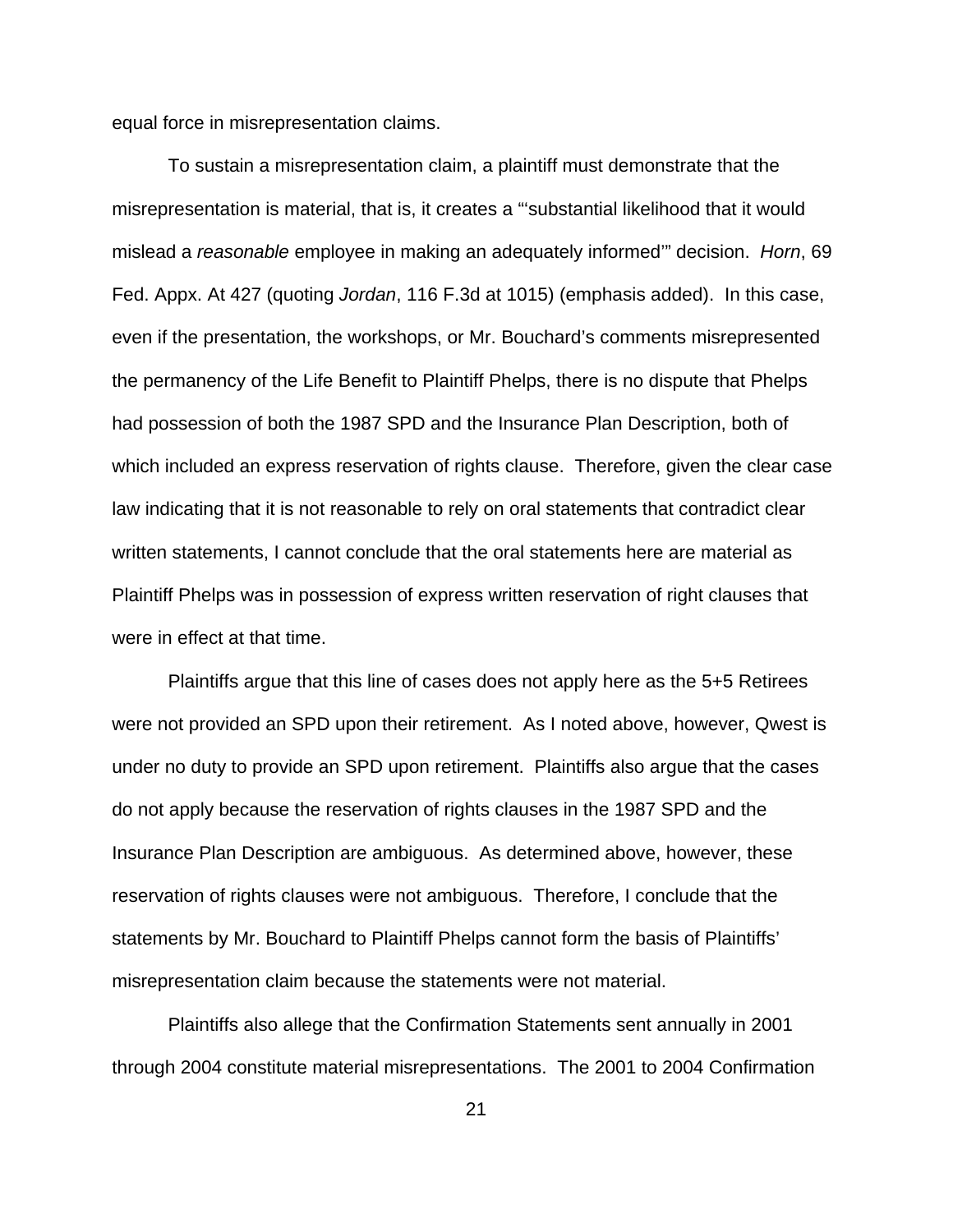Statements state that "[t]he Company . . . reserves the right to amend, suspend, or discontinue [the Plan] at any time, except for those who retired before 1991." Even assuming that these statements created a "substantial likelihood that it would mislead a reasonable employee in making an adequately informed . . . decision.'" *Horn*, 69 Fed. Appx. at 427 (quoting *Jordan*, 116 F.3d at 1015 (alteration in original)), Plaintiffs do not allege any detrimental reliance on these statements.<sup>16</sup> Indeed, the reliance that Plaintiffs allege is that they agreed to participate in the 5+5 Option and declined to obtain alternative insurance at that time based on their belief that the Life Benefit was vested. As the Confirmation Statements were issued more than a decade after Plaintiffs retired, Plaintiffs could not have relied on these documents when making their decision to participate in the 5+5 Option or whether to purchase additional insurance. Therefore, these Confirmation Statements cannot form the basis for Claim 2. Thus, as I have determined that there remains no issue of fact as to whether Plaintiffs relied on material misrepresentations—either because there was no misrepresentation, the alleged misrepresentation was not material, or there was no reliance—summary judgment is appropriate for Defendants on Claim 2.

2. Claim 6

In Claim 6, on behalf of Plaintiff Strizich and a putative class of similarly situated plan beneficiaries, Plaintiffs allege that the reduction of benefits for pre-1991 retirees violated the Prior Loss Proviso because it was made in the absence of a duly adopted

 $16$  Plaintiffs' arguments that they need not demonstrate detrimental reliance are without merit. As I determined in the March 25, 2009 Order, "[e]ven if a showing of actual harm is not necessary to maintain a general breach of fiduciary duty claim, detrimental reliance is an element of a misrepresentation claim, *see Daniels*, 263 F.3d at 73 . . . ." (Docket No. 151 at 13.)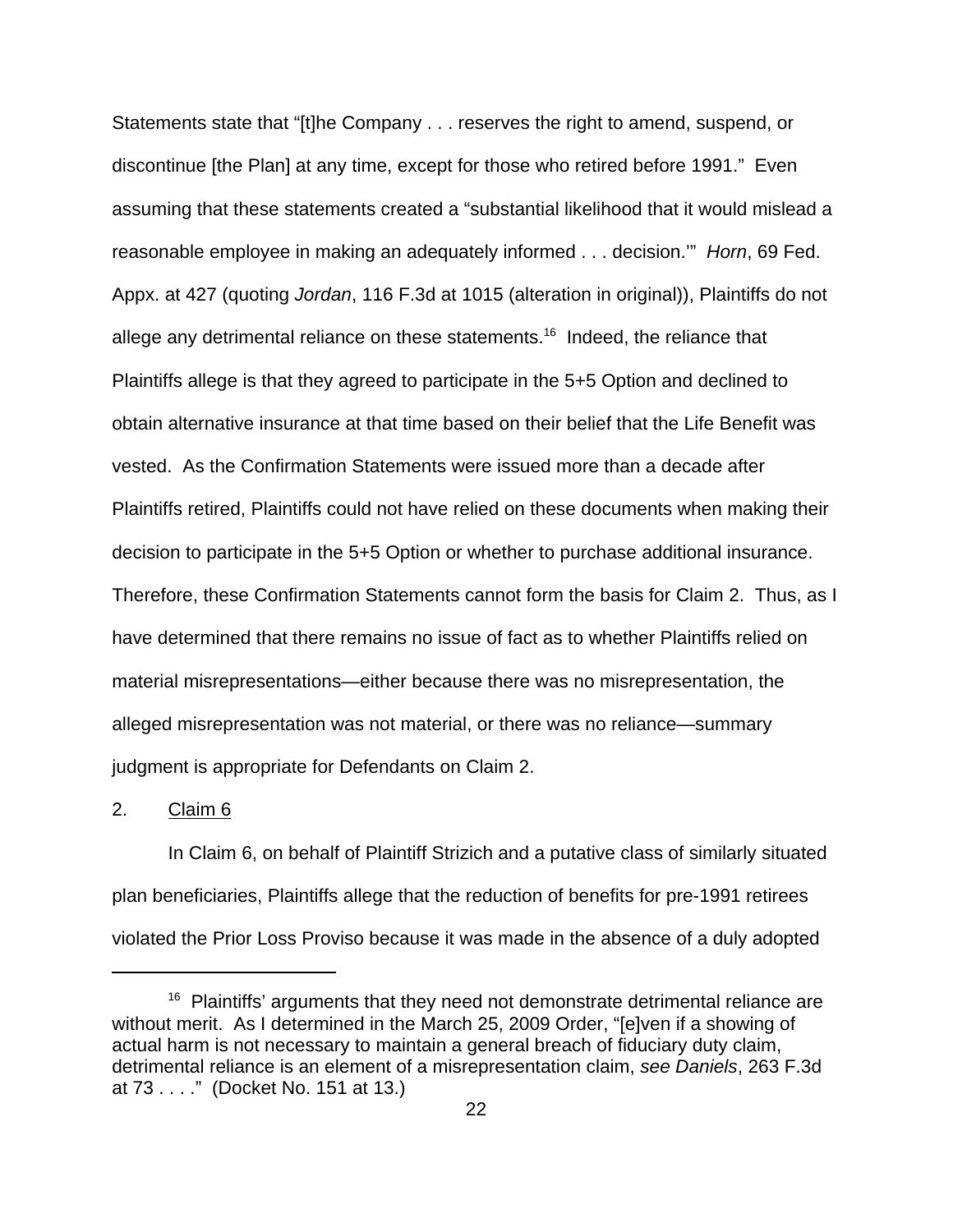Plan amendment. The arguments raised with respect to Claim 6 are equivalent to those raised with respect to Claim 5. Therefore, the same reasoning I applied in the March 31, 2009 Order is applicable here.

The controlling legal authority was set forth in the March 31, 2009 Order as follows:

In *Curtiss-Wright v. Schoonejongen*, 514 U.S. 73, 85 (1995), the Supreme Court addressed an amendment to a health benefit plan. In determining that the reservation of rights clause was sufficient to set forth an amendment procedure, the Court noted that to amend a plan, the company would need to "'sufficiently manifest its intention' to amend." *Curtiss-Wright*, 514 U.S. at 80 (quoting Restatement (Second) of Trusts § 331, Comment c (1957) ("If the settlor reserves a power to modify but does not specify any method of modification, the power may be exercised by any method which sufficiently manifests his intention to modify the trust.")).<sup>17</sup> In remanding the case, the Court stated that the question was whether Curtiss-Wright had complied with the amendment procedure, a determination of which would require "a fact-intensive inquiry, under applicable corporate law principles, into what persons or committees within Curtiss-Wright possessed plan amendment authority, either by express delegation or impliedly, and whether those persons or committees actually approved the new plan provision." *Id.* at 85. The Court went on to note that if the amendment was found not to have been properly adopted or authorized, "the question would then arise whether any subsequent actions, such as the executive vice president's letters informing respondents of the termination, served to ratify the provision *ex post*." *Id.* (citing 2 W. Fletcher, Cyclopedia of the Law of Private Corporations § 437.10, pp. 386 (1990)). The Tenth Circuit has also acknowledged that "*ex post* events might ratify a company's intended amendment to a plan." *Allison v. Bank One-Denver*, 289 F.3d 1223, 1236 (10th Cir. 2002) (citing *Curtiss-Wright*, 514 U.S. at 85). The Tenth Circuit cautioned, however, that "informal communications, whether they be oral or written, frequently will lack sufficient indicia of intent to amend." *Id.* (declining to determine "the cobbled-together collection of meeting minutes and informal communications" qualified as an amendment to the express terms

<sup>&</sup>lt;sup>17</sup> "ERISA is, in its most important dimension, federal trust law. Substantively, the statute . . . absorbs the core fiduciary duties of loyalty and prudence from trust law and extends them to govern all aspects of plan administration.'" *Geddes v. United Staffing Alliance Employee Med. Plan*, 469 F.3d 919, 925 (10th Cir. 2006) (quoting John L. Langbein, *What Erisa Means by "Equitable": The Supreme Court's Trail of Error in Russell, Mertens, and Great-West*, 103 Colum. L. Rev. 1317, 1319 (2003)).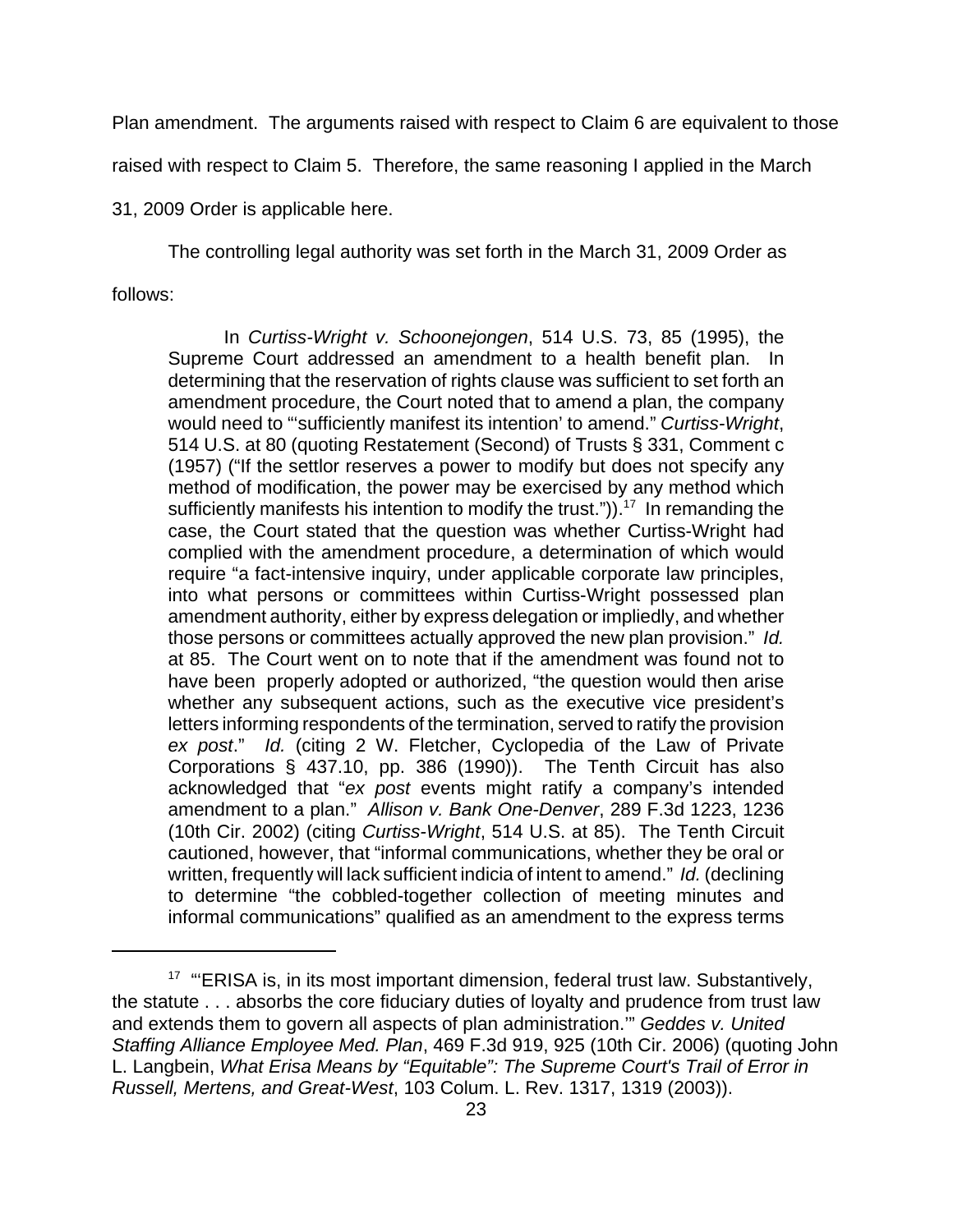of a plan).

(March 31, 2009 Order, Docket No. 152 at 10–11.)

I conclude, just as I did with respect to the reduction in benefits for post-1990 occupations retirees, that no question of fact remains regarding whether the PDC amended the Plan with respect to the Life Benefit for pre-1991 retirees. Indeed, the process by which Qwest amended the Plan for the pre-1991 retirees was essentially identical to the process by which Qwest amended the Plan for the post-1990 occupational retirees.

As in *Curtiss-Wright*, Qwest, indisputably acting through the PDC, could amend the Plan in any manner which "sufficiently manifested its intention" to amend. *See Curtiss-Wright*, 514 U.S. at 80 (quoting Restatement (Second) of Trusts § 331, comment c (1957)). First, the September 2006 Resolutions themselves were clear that the intent of PDC was to amend the Plan to reduce the Life Benefit for pre-1991 retirees as the document stated "the Plan is and hereby is amended." Furthermore, Qwest manifested its intent to amend the Plan in many additional ways including reducing the Life Benefit with Prudential pursuant to the September 2006 Resolutions, notifying the affected Plan Participants of the change in benefits via a formal SMM and the Pre-1991 Guide, and conducting itself as if the September 2006 Resolutions constituted an amendment to the Plan. Although the PDC may have taken further steps to formalize the benefit changes for post-1990 occupational retirees by executing Amendment 2006- 1, contrary to Plaintiffs' assertion, it was not required to take these steps to effectuate an amendment to the Plan. Indeed, I note again that all that was required was a manifestation of intent to amend—a requirement that was satisfied by numerous actions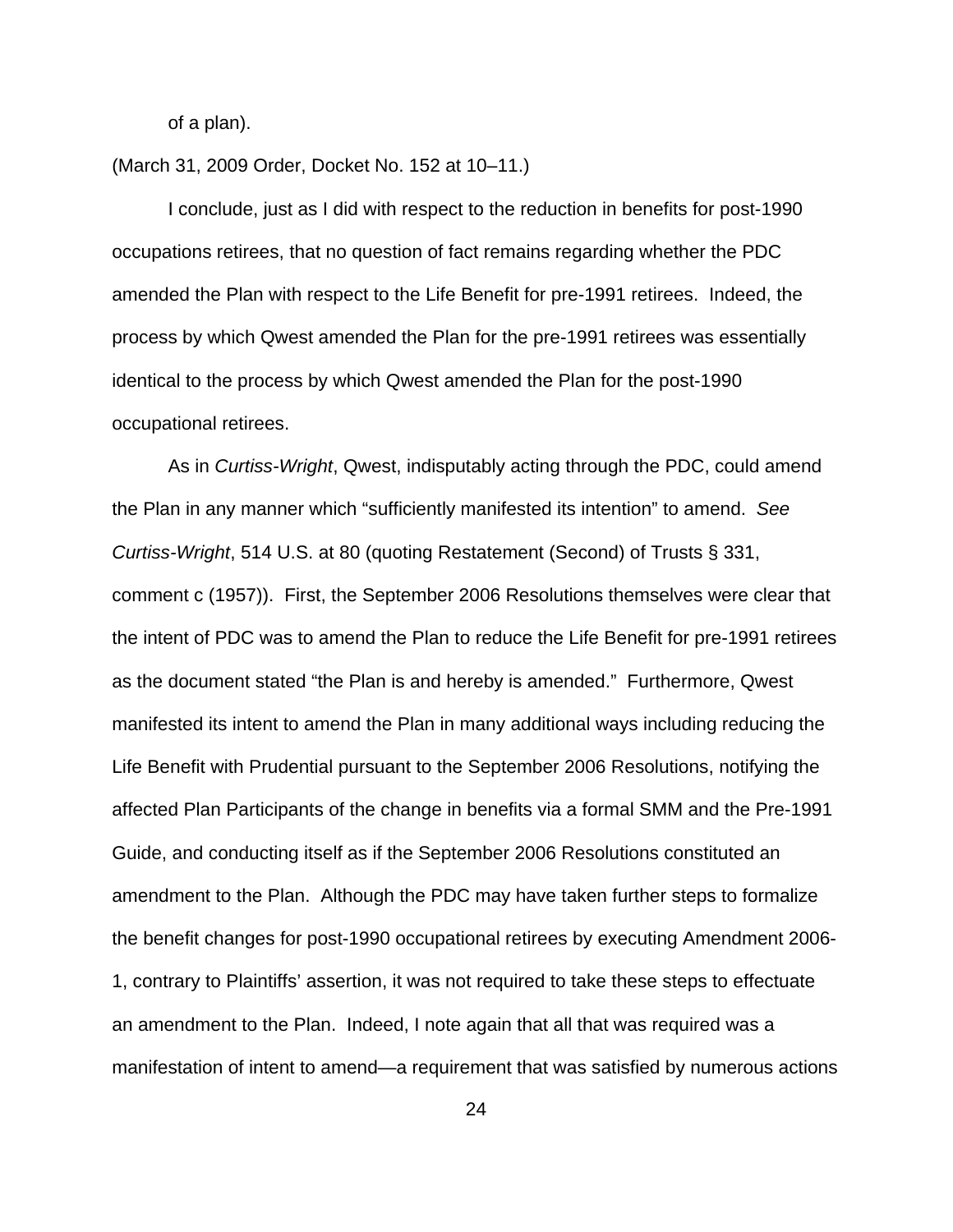as discussed above. Therefore, I conclude that the PDC, the entity with authority to amend the Plan, amended the Plan to provide a reduced \$10,000 life insurance benefit for all pre-1991 retirees.

Moreover, I conclude that the same actions by Defendants which manifested their intent to amend the Plan also served to ratify the amendment to the Plan. Although "informal communications" may be insufficient to ratify a plan amendment if they do not sufficiently indicate the intent to amend, *see Allison*, 289 F.3d at 1236, Defendants' actions here clearly indicate an intent to amend. As noted above, following the September 2006 Resolutions, Defendants told Prudential to reduce the Life Benefit effective January 1, 2007, sent an SMM to Plan Participants notifying them of the reduction in benefits, and administered the Plan with reduced benefits. These actions sufficiently indicate the intent to amend and served to ratify the September 2006 Resolutions.

Plaintiffs present similar arguments that the Plan was never validly amended for the pre-1991 retirees as it did with respect to Claims 3 and 5 including that the doctrine of *contra proferentem* is applicable here, that the Group Contract with Prudential was not validly amended to reflect the reduction in benefits, and that the September 2006 Resolutions were not "adopted" within the meaning of the Prior Loss Proviso. Just as I concluded that these arguments were unpersuasive with respect to Claims 3 and 5, I conclude they are unpersuasive with respect to Claim 6.

First, although the doctrine of *contra proferentem* is not applicable in ERISA cases where the plan administrator retains discretion, it is applicable in ERISA cases when the court is "reviewing an ambiguous ERISA plan de novo." *Miller*, 502 f.3d at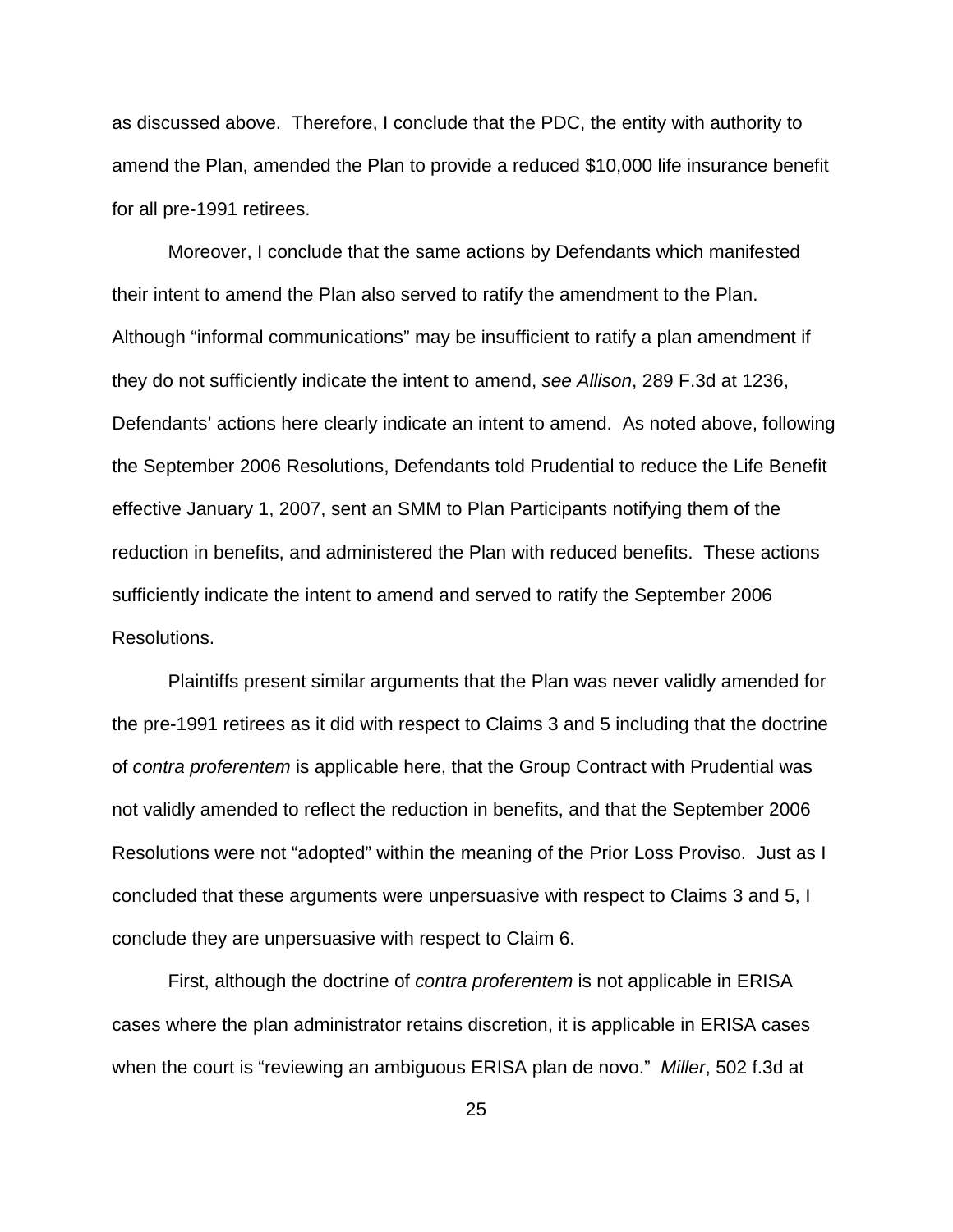1253. In this case, however, I find no such ambiguity. Plaintiffs allege that the September 2006 Resolutions, if considered an amendment, creates an internal inconsistency in the 1998 Plan documents because the 1998 Plan documents include a more favorable Life Benefit description. This does not create an ambiguity, however, because there is no requirement in the plan amendment procedure that an amendment strike inconsistent language in the governing documents. As I previously noted, the very purpose of an amendment is to replace or supplement the prior language. Therefore, I again decline to conclude that leaving the previous language in place creates an ambiguity when, as here, the amendment unambiguously supplants the previous language. Thus, *contra proferentem* is not applicable and the September 2006 Resolutions control as a valid amendment to the Plan.

Second, whether Qwest met its obligations with respect to the Group Contract with Prudential is irrelevant for purposes of Claim  $6^{18}$  Claim 6 alleges that the reduction in benefits for pre-1991 retirees was in violation of the Prior Loss Proviso because there was never a valid Plan amendment. However, I have already determined that there was a valid Plan amendment. The amendment procedure for the Plan does not require execution of a valid amendment of the insurance contract. Therefore, whether Qwest complied with the terms of the Group Contract by executing a signed amendment to that document is irrelevant to whether Qwest executed a valid amendment to the plan

 $18$  There is some indication that Qwest did meet its obligation as the Prudential contract required either an amendment signed by both parties or a rider signed by Prudential. Qwest alleges that it met the obligations under the Group Contract with Prudential by executing February 7, 2007 rider, which was signed by Prudential. However, as I conclude that this issue is irrelevant to a determination of Claim 6, I need not decide whether this fulfilled Qwest's obligations.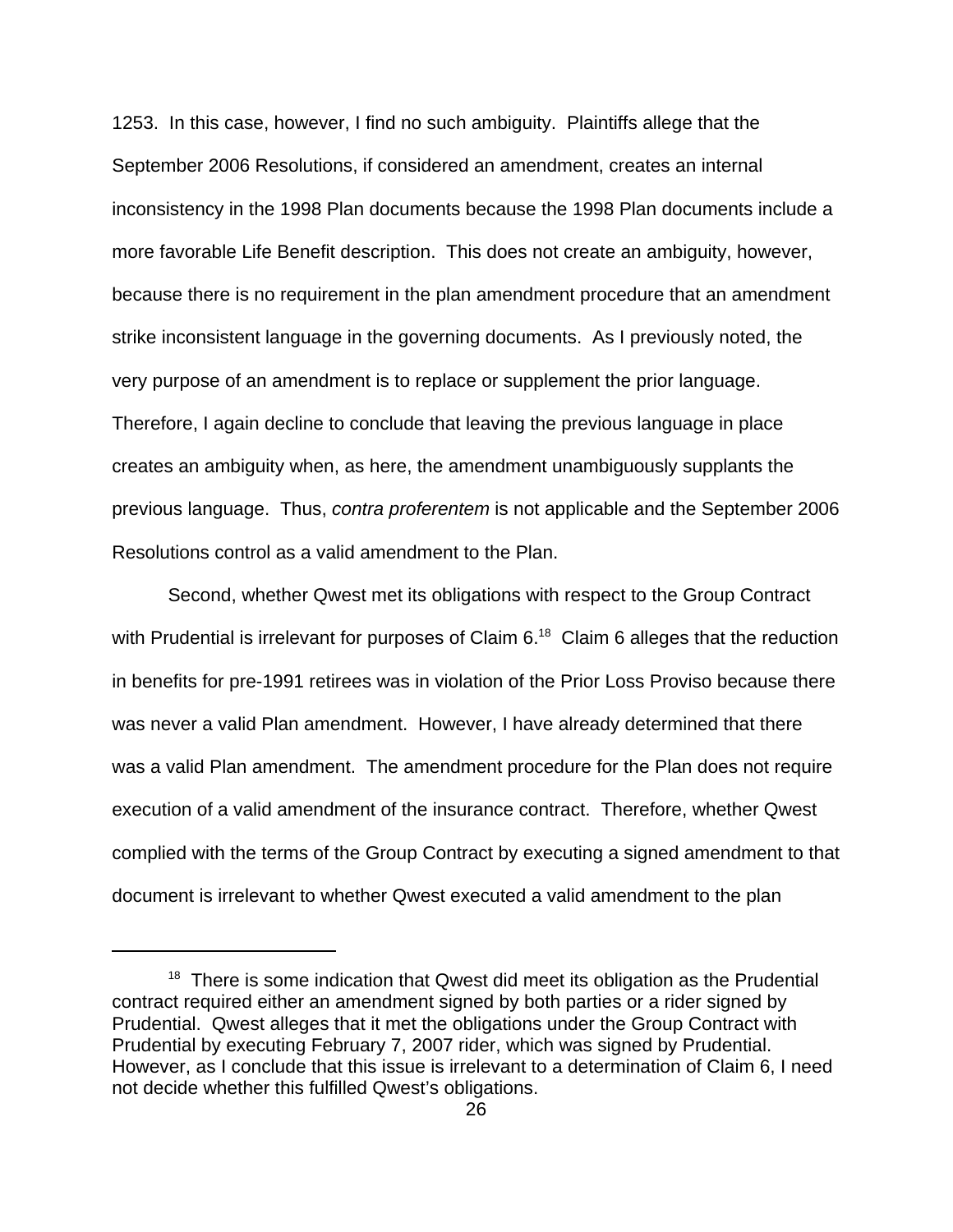documents governing the Life Benefit.<sup>19</sup>

Finally, I again conclude that Plaintiffs' argument that the September 2006 Resolutions or the June 2007 Resolutions were not "adopted" within the meaning of the Prior Loss Proviso has no merit. As the term "adopted" is not defined in the 1998 Plan Documents it must be given its "'common and ordinary meaning as a reasonable person in the position of the plan participant, not the actual participant, would have understood the words to mean.'" *See Admin. Comm. of Wal-Mart Assocs. Health & Welfare Plan v. Willard*, 393 F.3d 1119, 1123 (10th Cir. 2004) (quoting *Blair v. Metro Life Ins. Co.*, 974 F.2d 1219, 1221 (10th Cir. 1992)). As I have previously determined, to "adopt", as the word is commonly used in this context, is defined as "to take up (a practice, method, word, or idea) from some one else"; "to embrace, espouse" or "to approve, to confirm (accounts, reports, etc.)", Oxford English Dictionary (2d ed. 1989); or "to accept formally and put into effect", Webster's New Collegiate Dictionary 16 (1974). Amending the Plan, either via the September 2006 Resolutions, any other actions evidencing Qwest's intent to amend the Plan, or ratification of the Plan, is plainly an "adoption" of the reduction in benefits as the change was accepted, put into effect, and confirmed. Furthermore, the fact that the amendment may have been "ratified" rather than formally "adopted" is not determinative as the reduction in benefits was clearly approved or accepted.

 $19$  Although not argued by Plaintiffs in reference to Claim 6, I again note that any argument that Qwest failed to "act in accordance with the documents and instruments governing the Plan", as required by ERISA, 29 U.S.C. § 1104(a)(1)(D), is not a part of Claim 6 and, therefore, not appropriately addressed here. (*See* March 31, 2009 Order on Motions for Summary Judgment, Docket No. 152 at 16; August 25, 2009 Order on Motion for Reconsideration (Docket No. 158).)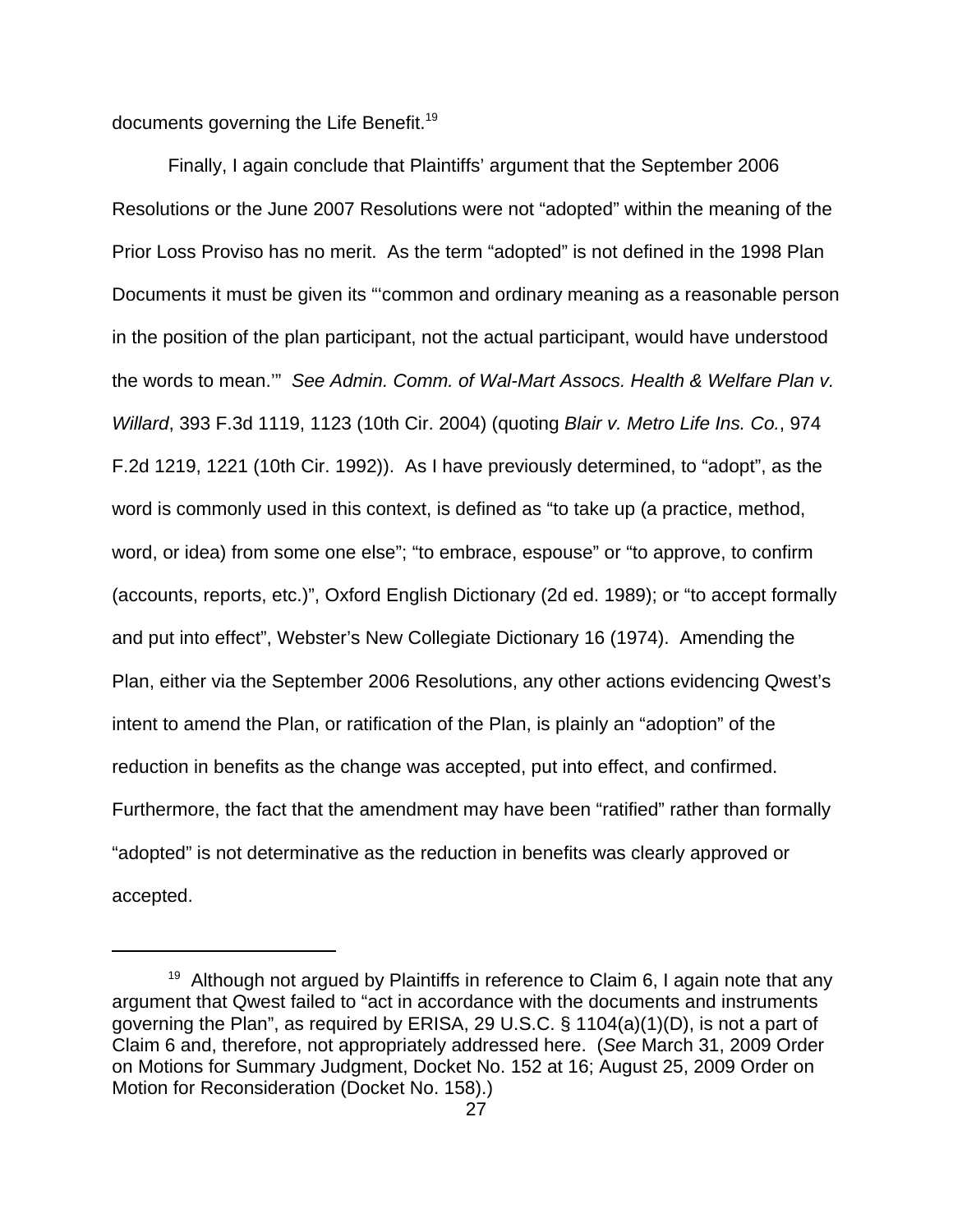Therefore, there remains no question of fact as to whether the reduction of the Life Benefit for pre-1991 retirees was adopted by at least January 1, 2007, the date the change first became effective. Indeed, I have concluded that the September 2006 Resolutions amended the Plan by its express language and Qwest manifested its intent to amend and ratified the amendment in September 2006 by effectuating the September 2006 Resolutions and in October 2006 by notifying all Plan Participants of the change through an SMM and the 2007 Pre-1991 Guide. Therefore, given these rulings, Claim 6 is without any basis and must be dismissed.

### 3. Claim 8

Plaintiffs' Eighth Claim alleges that the Qwest Employee Benefits Committee ("EBC") violated ERISA by failing to timely produce certain documents in response to Plaintiff Phelps's written request and requests penalties of up to \$110 per day. Pursuant to 29 U.S.C. § 1024(b)(4), a plan administrator is required to, "upon written request of any participant or beneficiary, furnish a copy of the latest updated summary, plan description, and the latest annual report, any terminal report, the bargaining agreement, trust agreement, contract, or other instruments under which the plan is established or operated." A plan administrator who fails to abide by section 1024(b)(4) within thirty days of the request may be held personally liable for up to \$100 per day for each day of the violation "in the court's discretion."<sup>20</sup> 29 U.S.C. § 1132(c)(1)(B). The court may also "in its discretion order such other relief as it deems proper." *Id.* In exercising such discretion, a court may consider prejudice to the plaintiffs from the delay

<sup>&</sup>lt;sup>20</sup> Plaintiffs allege that section  $1132(c)(1)(B)$  authorizes penalties up to \$110 (rather than \$100) per day. The statute, however, indicates a maximum penalty of \$100 per day.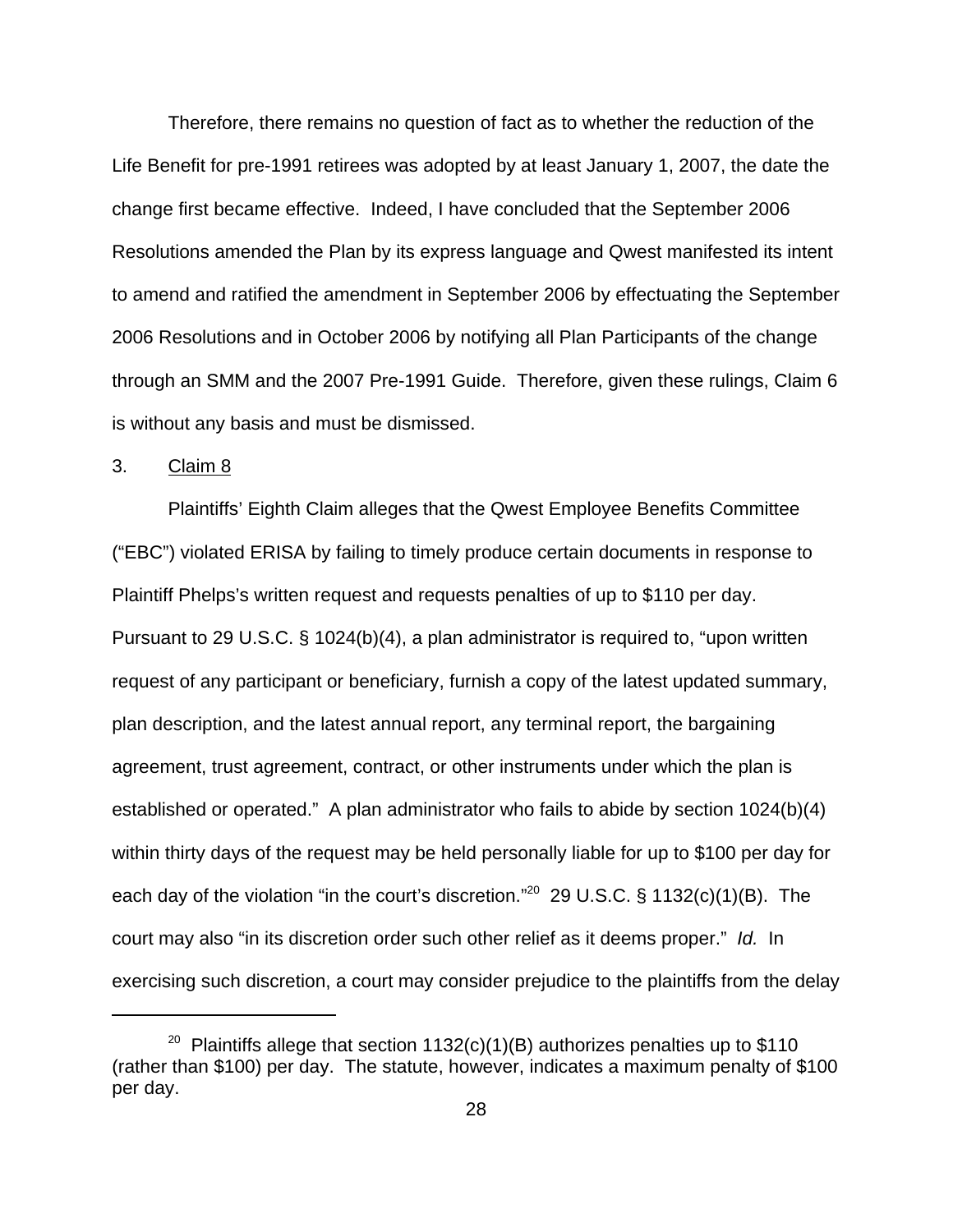in or failure to obtain the documents, bad faith on the part of the plan administrator in failing to produce the documents, and the extent of the failure. *See Deboard v. Sunshine Mining & Ref. Co.*, 208 F.3d 1228, 1244 (10th Cir. 2000).

In this case, the undisputed facts demonstrate that the EBC received a section 1024(b)(4) request from Plaintiffs' counsel Curtis Kennedy, Esq. ("Kennedy") on behalf of Phelps and other Qwest retirees relating to the Life Plan (the "Life Plan Request"). The EBC responded to the request on December 18, 2006 (the "Life Plan Response") by providing the 1998 Plan Documents and more than 40 other documents totaling 869 pages. According to Defendants, the EBC realized in May 2008 that the September 2000 Resolutions also amended the Life Plan and, therefore, provided the document on May 29, 2008. Plaintiffs allege that even when provided in May 2008, over eighteen months later, the document was heavily redacted and, therefore, does not adequately respond to the Life Plan Request. There is no dispute, however, that the amendment executed by the September 2000 Resolutions solely applied to non-union employees and did not apply to Phelps or other Qwest employees on whose behalf Kennedy submitted the Life Plan Request.

In their response to Defendants' motion for summary judgment, Plaintiffs allege that the EBC also failed to provide three additional documents in response to the Life Plan Request: (1) the attachment to Plan Amendment 2004-1; (2) the minutes and resolutions of the PDC dated December 13, 2006; and (3) the written amendment executed by both Qwest and Prudential amending the terms of Group Policy Contract G-93634. Defendants contend that Plan Amendment 2004-1 does not have an attachment and, therefore, the EBC cannot produce one. Similarly, Defendants also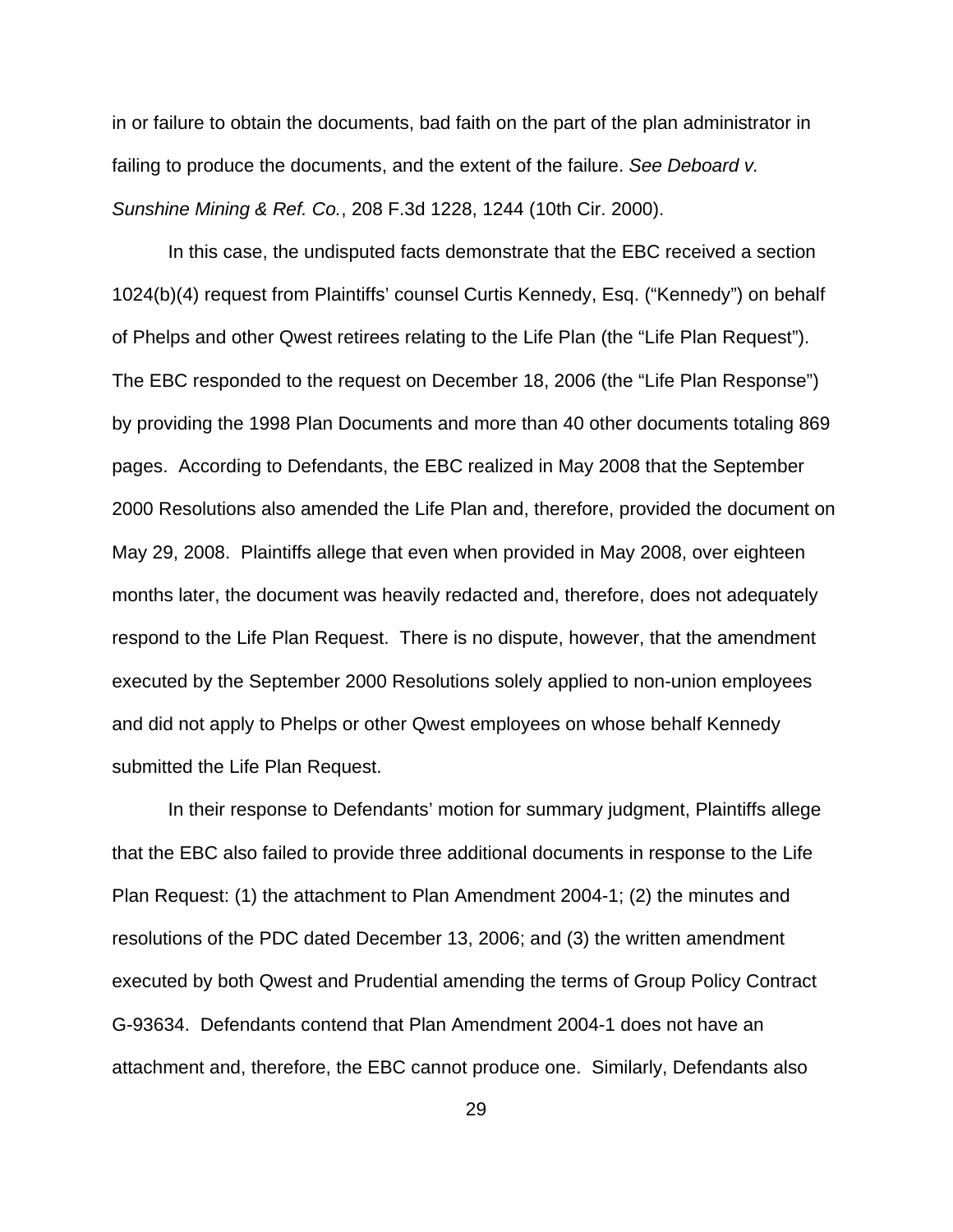contend that at the time of the Life Plan Request and Response, the February 7, 2007 Amendment/Rider was not in existence and there is no amendment that is signed by both Qwest and Prudential. Defendants did, however, produce the Restated Group Contract between Qwest and Prudential in December 2006 and later timely produced the two-page February 7, 2007 Amendment/Rider after it was executed. (*See* Phelps Aff., Docket No. 125-3 ¶ 22 (admitting that Qwest produced the February 7, 2007 Amendment/Rider).) Finally, Defendants argue that the December 13, 2006 minutes consist of three pages: two that did not exist at the time of the Life Plan Response and one that is merely a summary of another document that was produced—Amendment 2006-1. Furthermore, it is undisputed that the three pages were produced on January 8, 2008.

Exercising my discretion I conclude that no penalties are warranted by Defendants' actions in this case. Defendants have provided sufficient evidence that Qwest was unable to produce either the attachment to Amendment 2004-1, the written amendment between Qwest and Prudential, or the first two pages of the December 13, 2006 minutes in their Life Plan Response as these documents did not exist at the time of the Life Plan Response. Therefore, failure to provide these documents was not a violation of section 1024(b)(4). With respect to the other two documents—the September 2000 Resolutions and the third page of the December 13, 2006 minutes—I conclude that no penalties are warranted even though they were not produced in accordance with section 1024(b)(4). Plaintiffs suffered no prejudice from the failure to produce these documents. Indeed, Plaintiffs do not allege that they suffered any prejudice from the delayed disclosure of the September 2000 Resolutions.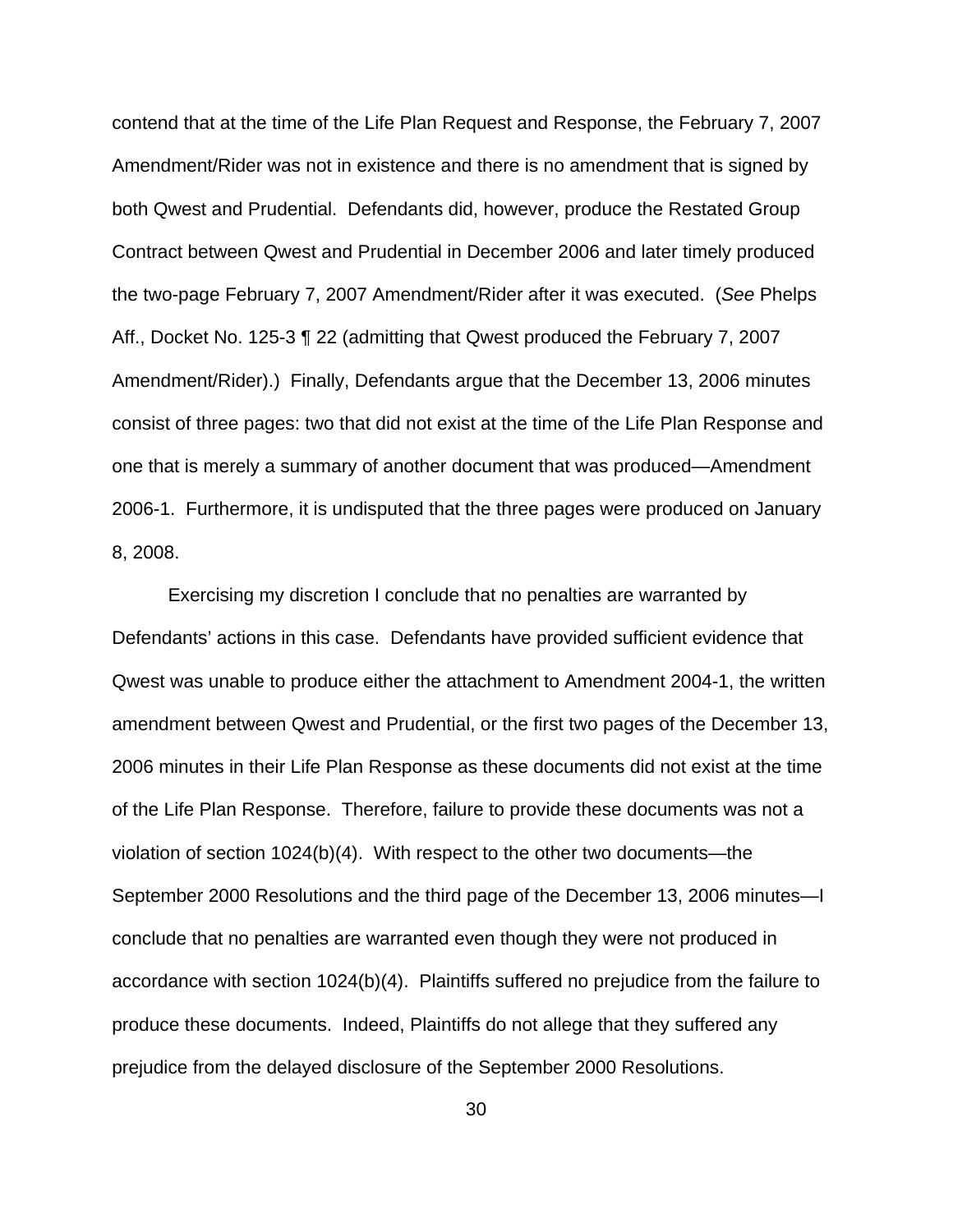Furthermore, there is no dispute that the September 2000 Resolutions did not relate to any of the Plaintiffs in this lawsuit.<sup>21</sup> With respect to the December 13, 2006 minutes, Plaintiffs allege that the delayed disclosure caused them to be unable to determine the date of the PDC's adoption of Amendment 2006-1. However, as it is undisputed that Amendment 2006-1 itself references its adoption date (*see* Docket No. 125-5 at 8) and that this was timely produced in the Life Plan Response, Plaintiffs could not have been prejudiced in this manner by the delay of the third page of the December 13, 2006 minutes.

There is no evidence that Defendants failed to comply with section 1024(b)(4) in bad faith. Defendants timely responded to the Life Plan Request, disclosing a number of documents totaling some 869 pages. Although they apparently overlooked disclosing two documents, one of which is apparently a summary of another document that was timely disclosed, they disclosed these documents when they discovered their error. Furthermore, I note that the documents that Defendants failed to disclose represent a very small portion of the total amount of documents that Defendants were required to disclose pursuant to the Life Plan Request. *See Deboard*, 208 F.3d at 1244; *Macklin v. Ret. Plan for Employees of Kan. Gas & Elec. Co.*, 99 F.3d 1150, 1996 WL 579940, at \*4 (10th Cir. Oct. 9, 2006) (unpublished) ("Thus, the district court was accurate in characterizing the Company Plan's compliance with ERISA § 104 as 'substantial,' and was well within its discretion in denying Mr. Macklin's claim for statutory penalties."). Given all these considerations, Defendant's disclosures were substantial, and in my

 $21$  I also note that Plaintiffs allegations that this document was redacted is not persuasive as Defendants have attested that the redacted portions do not relate to the Life Plan, which was the subject of the Life Plan Request.